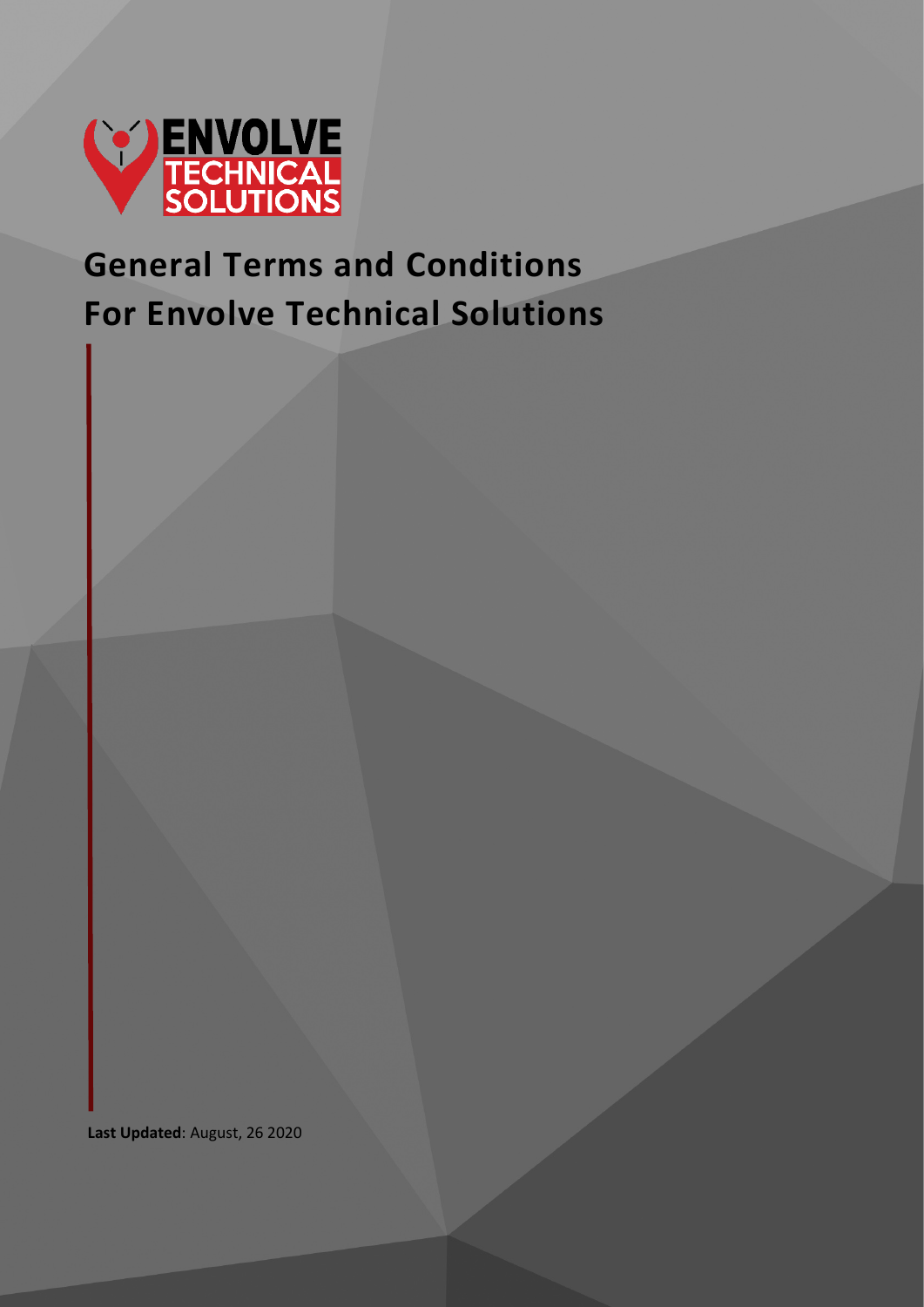

## **CONTENTS**

| <b>GENERAL</b>                                              | 3       |
|-------------------------------------------------------------|---------|
|                                                             | 3       |
|                                                             | 5       |
|                                                             | 5       |
|                                                             | 5       |
|                                                             | 6       |
|                                                             | 6       |
|                                                             | 6       |
|                                                             | 6       |
|                                                             | 6       |
|                                                             | 6       |
|                                                             | 6       |
|                                                             | 8       |
|                                                             | $\circ$ |
|                                                             | 10      |
|                                                             | 11      |
|                                                             | 11      |
|                                                             | 12      |
| 17. COMPUTER UTILITY, FUNCTIONALITY AND FITNESS FOR PURPOSE | 13      |
|                                                             | 14      |
|                                                             | 15      |
|                                                             | 15      |
|                                                             | 15      |
|                                                             | 16      |
|                                                             | 17      |
|                                                             | 17      |
|                                                             | 17      |
|                                                             | 17      |
|                                                             | 18      |
|                                                             | 18      |
|                                                             |         |

 $Page|1$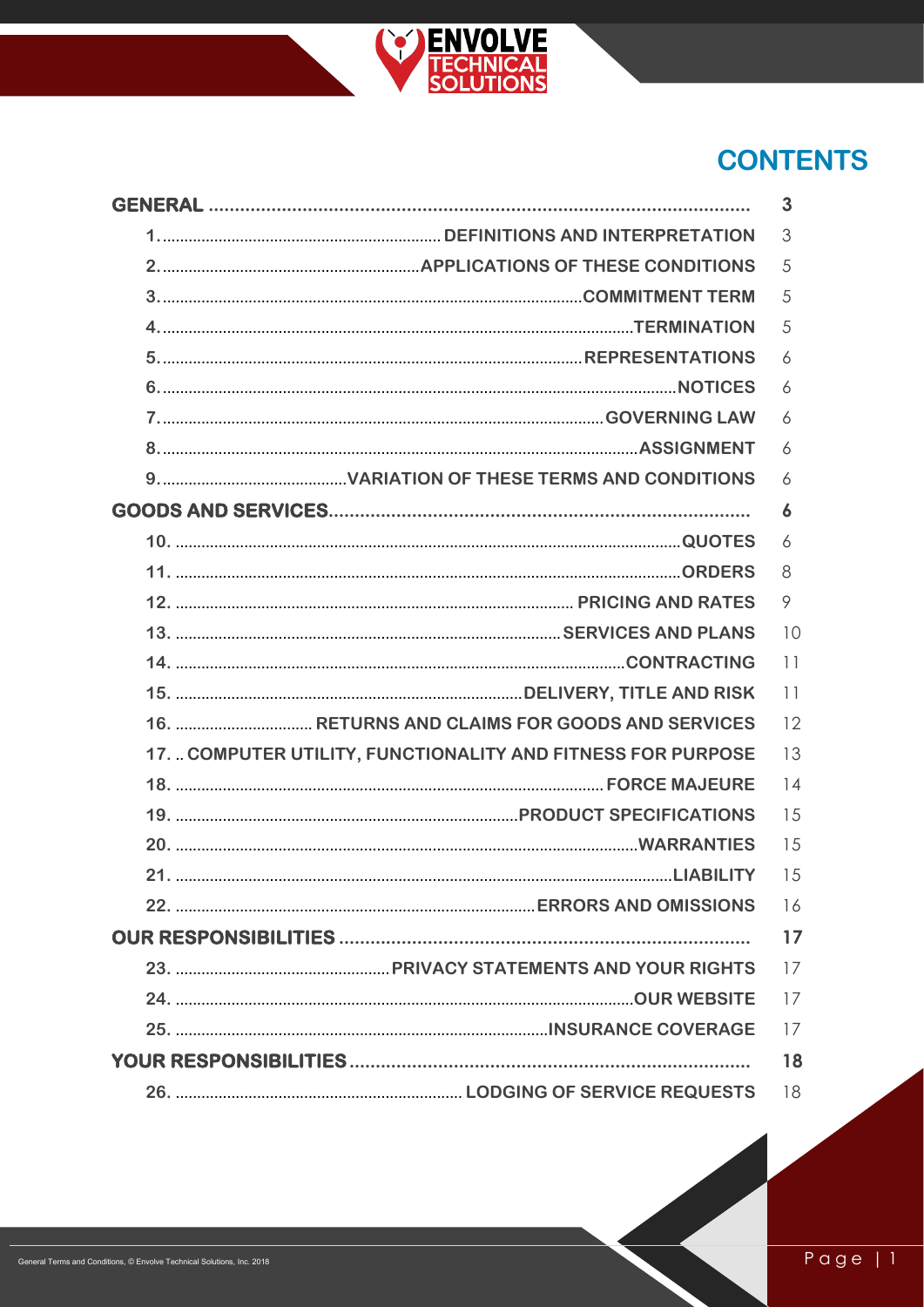

| 18 |
|----|
| 18 |
| 18 |
| 20 |
| 20 |
| 20 |
| 22 |
| 22 |
|    |
|    |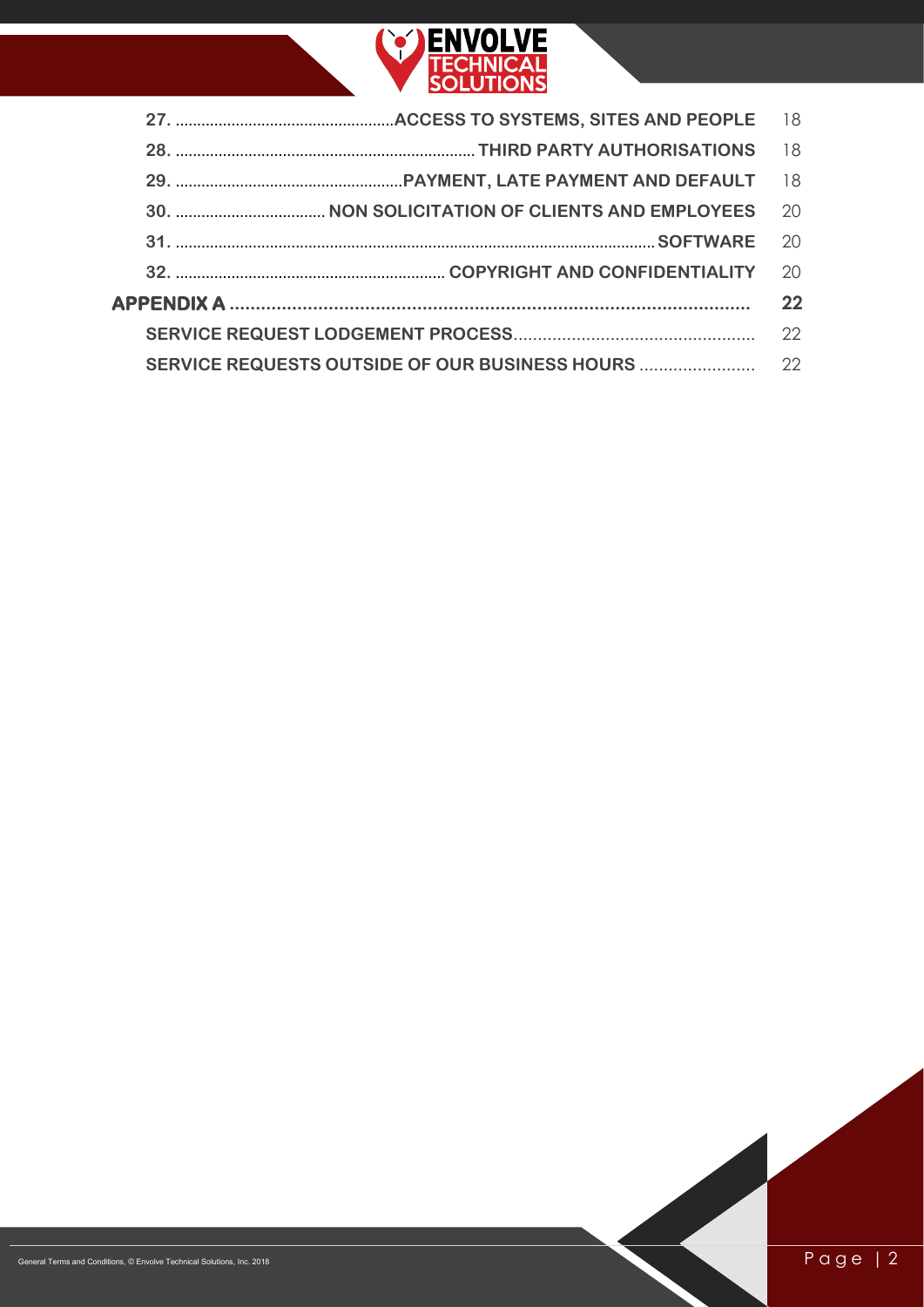

## <span id="page-3-1"></span><span id="page-3-0"></span>**GENERAL**

#### **1. DEFINITIONS AND INTERPRETATION**

In these Conditions, the Rate Schedule and every Quote, Order, Plan contract, or other arrangement in connection with the supply of Goods or Services by Envolve Technical Solutions the following words have the following meanings:

"**After Hours**" means from 17:30 - 09:00 hours Monday to Friday and all day Saturday and Sunday, including Public Holidays;

"**Business Hours**" means Monday to Friday from 09:00 to 17:30 hours excluding Public Holidays;

"**Client**", **"You"** or **"Your"** means a person who seeks or obtains a quote for, or who orders, Goods or Services from Us, and includes both a person whose name is on the Order or on an email attached to which is an order, a person who places an order, and a person on whose behalf an Order is placed or on whose behalf it appears and order is placed, and in any case each of their heirs, successors and assigns;

"**Conditions**" means these terms and conditions;

**"Goods"** means any goods and/or services sourced by Us or provided by Us in connection with any such goods and/or services including computer hardware and Software and any goods or services provided in connection with any of those things;

**"Order"** means any order requested by You to Us for Goods or Services in any form;

**"Quote"** means a quote provided to You by Us;

**"Period"** means a particular number of half-days, days, weeks, fortnights, months, or any other period, as may be agreed between Us and the You as the period during which some Services will be provided;

**"Plan"** means any arrangement between Us and You (whether alone or in conjunction with any other person) for Services (including unlimited support) and/or the provision of Goods provided by Us under an arrangement in connection with Work agreed to be done or progressed for or on behalf of You or any other person at Your request, including as set out in a Plan Schedule;

**"Plan Schedule"** means the key terms applicable to Plans as set, and as may be varied by Us, from time to time in its absolute discretion without notice to You;

**"Public Holidays"** means any day which is a public holiday throughout Colorado and the USA other, than a bank holiday;

**"Rates"** means the hourly rates and other charges for Services (including any service call fees and any Return/Cancellation Fees) set out in the Rates Schedule, a Plan, Plan Schedule, Quote, contract or arrangement entered into by Us and You or in these Conditions, and includes any monies payable to Us on a quantum meruit basis for any work it has done;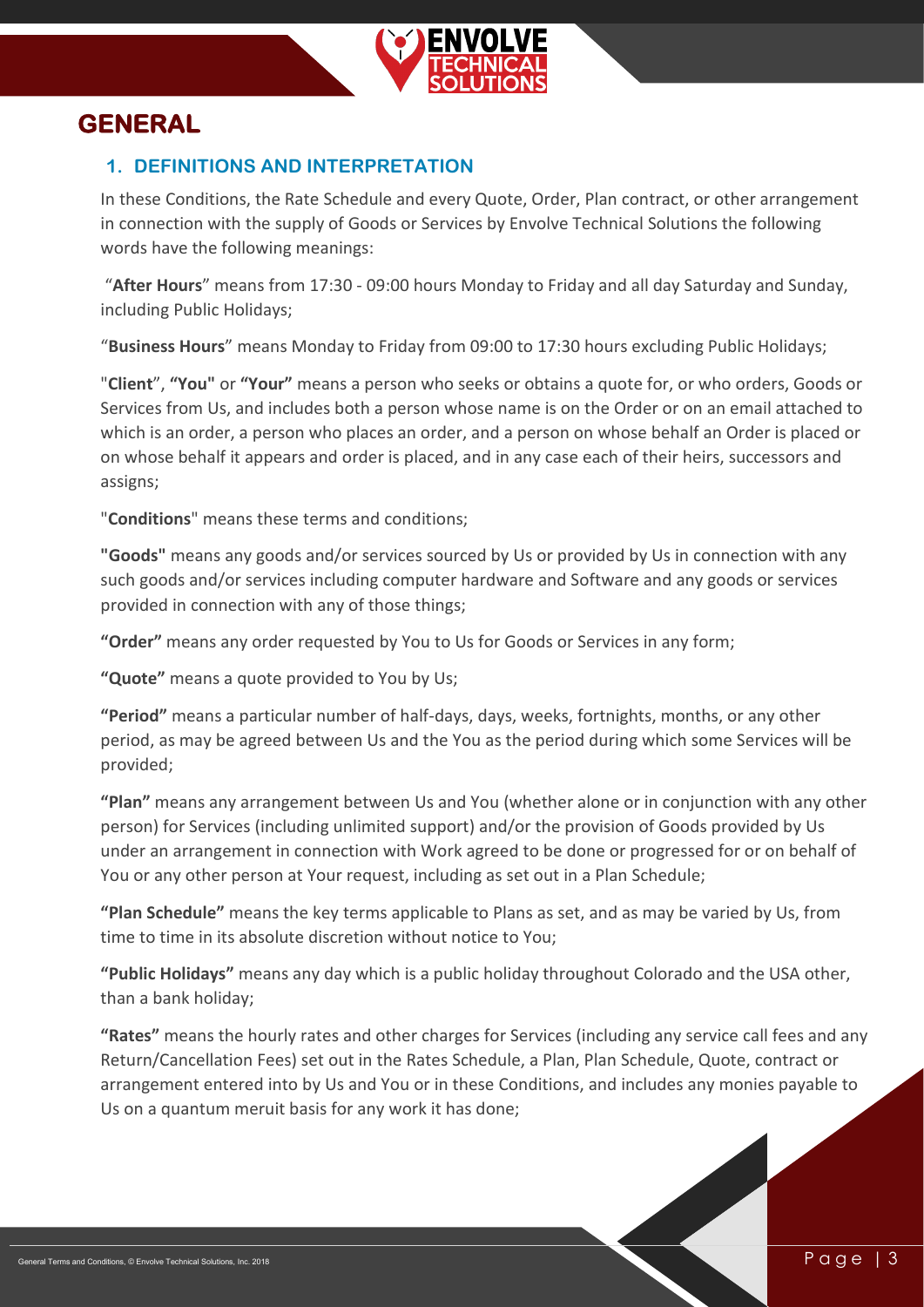

**"Rate Schedule"** means the schedule of rates, charges and conditions for the services of Ours as set, and as may be varied, by Us from time to time in its absolute discretion without notice to You;

**"Reasonable Assistance Limits"** has the meaning set out in clause [17.2;](#page-13-1)

**"Return/Cancellation Fee"** means a fee charged pursuant to clause [12.5](#page-9-1) as set by Us from time to time;

**"Service request"** means a request for service such as adds, moves, changes and technical assistance;

**"Services"** means the provision of any services by Us including Work, advice and recommendations;

**"Software"** includes software and any installation, update, associated software and any services provided in connection with any of these things;

" **Us",** "**Our**" or "**We**" means Envolve Technical Solutions, LLC 83-0952454 and its heirs, successors and assigns; and

**"Work"** means anything We may do, provide, customise, produce or acquire, whether or not in connection with, or for the purposes of, You or Your use or benefit, and includes testing, troubleshooting, installation and configuration of new equipment or software, consulting, scoping, planning, documenting and quoting for complex items.

In these Conditions, the Rate Schedule and every Quote, Order, Plan, contract, or other arrangement in connection with the supply of Goods or Services by Us, unless the contrary intention appears:

Words denoting the **singular** number only **shall include the plural** number and vice versa;

Reference to **any gender shall include every other gender**;

Reference to **any Act of Parliament, Statute or Regulation shall include any amendment** currently in force at the relevant time and any Act of Parliament, Statute or Regulation enacted or passed in substitution therefore;

**Headings** and words put in **bold** are for convenience of reference only and **do not affect the interpretation or construction** of these Conditions;

All references to dollars (\$) are to **United States Dollars;**

A reference to time is to **Mountain Standard Time;**

A reference to an **individual or person includes a corporation**, partnership, joint venture, association, authority, trust, state or government and vice versa;

A reference to a recital, clause, schedule, annexure or exhibit is to a recital, clause, schedule, annexure or exhibit of or to these Conditions;

A recital, schedule, annexure or description of the parties forms part of these Conditions;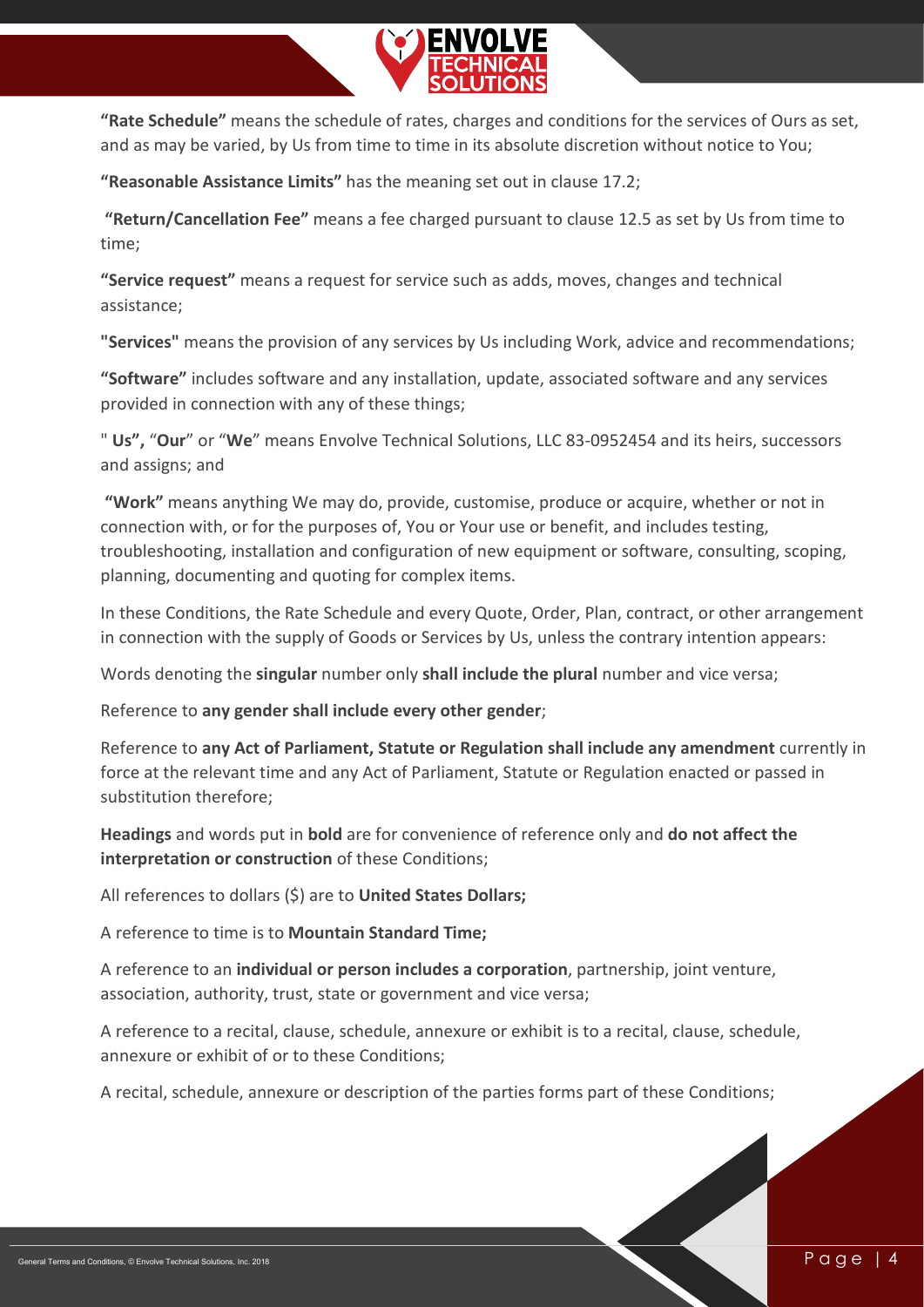

A reference to any agreement or document is to that agreement or document (and, where applicable, any of its provisions), as amended, novated, supplemented or replaced from time to time;

Where an expression is defined, **another part of speech or grammatical form of that expression has a corresponding meaning**;

A reference to **"includes"** means **includes without limitation**;

A reference to **"will"** imports a condition not a warranty; and

A reference to **bankruptcy or winding up** includes bankruptcy, winding up, liquidation, dissolution, becoming an insolvent under administration, being subject to administration and the occurrence of anything analogous or having a substantially similar effect to any of those conditions or matters under the law of any applicable jurisdiction and to the procedures, circumstances and events which constitute any of those conditions or matters.

#### <span id="page-5-0"></span>**2. APPLICATIONS OF THESE CONDITIONS**

Unless otherwise agreed by Us in writing, these Conditions are deemed incorporated in and are applicable to (and to the extent of any inconsistency will prevail over) the terms of every Quote, Order, Plan, contract, or other arrangement in connection with the supply of Goods and/or Services by Us to You.

The invalidity or enforceability of any one or more of the provisions of this Agreement will not invalidate, or render unenforceable, the remaining provisions of this Agreement.

#### <span id="page-5-1"></span>**3. COMMITMENT TERM**

- 3.1 The minimum term that You acquire the service for is outlined in Our Quote to You, beginning from the first of the next month after the date of signing or approving the Quote.
- 3.2 After the expiry of the Committed Term, an extension of the Term will automatically commence for the same period as the original Committed Term and will continue indefinitely, unless earlier terminated by you as specified in Clause 4.

#### <span id="page-5-2"></span>**4. TERMINATION**

- 4.1 This Agreement may be terminated by You upon ninety (90) days written notice if We:
	- 4.1.1 Fail to fulfil in any material respect its obligations under this Agreement and do not cure such failure within thirty (30) days of receipt of such written notice.
	- 4.1.2 Breach any material term or condition of this Agreement and fail to remedy such breach within thirty (30) days of receipt of such written notice.
	- 4.1.3 Terminate or suspend our business operations, unless it is succeeded by a permitted assignee under this Agreement.
- 4.2 This Agreement may be terminated by Us upon ninety (90) days written notice to you.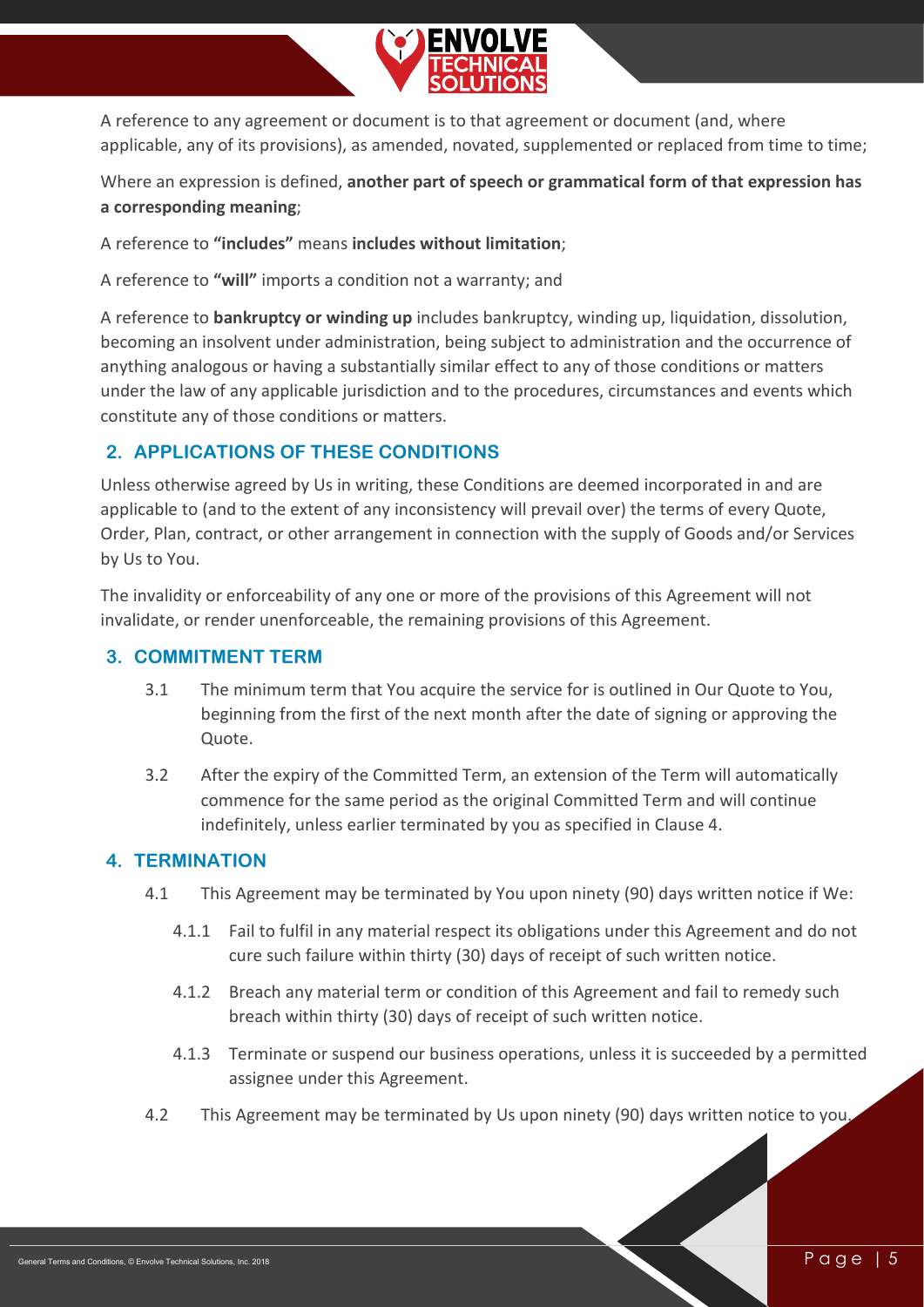

- 4.3 If either party terminates this Agreement, we will assist you in the orderly termination of services, including timely transfer of the services to another designated provider. You agree to pay us for rendering such assistance at our normal rates as outlined in our current Rate Schedule.
- 4.4 Should You wish to terminate this Agreement before the end of the commitment term, You agree to pay all of the remaining payments up until the end of the commitment term.

#### <span id="page-6-0"></span>**5. REPRESENTATIONS**

5.1 You acknowledge that no employee or agent of Ours has any right to make any representation, warranty or promise in relation to the supply of Goods or Services other than subject to and as may be contained in the Conditions.

#### <span id="page-6-1"></span>**6. NOTICES**

6.1 Any notices given under the Conditions shall be in writing and sent by e-mail to the last notified e-mail address of Yours.

#### <span id="page-6-2"></span>**7. GOVERNING LAW**

7.1 The Conditions shall be governed by and construed in accordance with the laws of Colorado and the parties submit to the non-exclusive jurisdiction of the Courts of Colorado State Judicial Branch, Jefferson County.

#### <span id="page-6-3"></span>**8. ASSIGNMENT**

8.1 You may not assign Your rights and obligations under this Agreement without the prior written consent of Us.

#### <span id="page-6-4"></span>**9. VARIATION OF THESE TERMS AND CONDITIONS**

9.1 We may at any time vary these Terms and Conditions by publishing the varied Terms and Conditions on Our website. You accept that by doing this, We have provided You with sufficient notice of the variation. We are under no other obligation to notify You of any variation to these terms and conditions.

### <span id="page-6-5"></span>**GOODS AND SERVICES**

#### **10. QUOTES**

<span id="page-6-6"></span>10.1 **Term and effect:** Quotes will only be valid for 7 days unless otherwise specified in the Quote. A Quote is merely an invitation to You to place an Order with Us and the acceptance of a Quote by You will not create a binding contract between You and Us.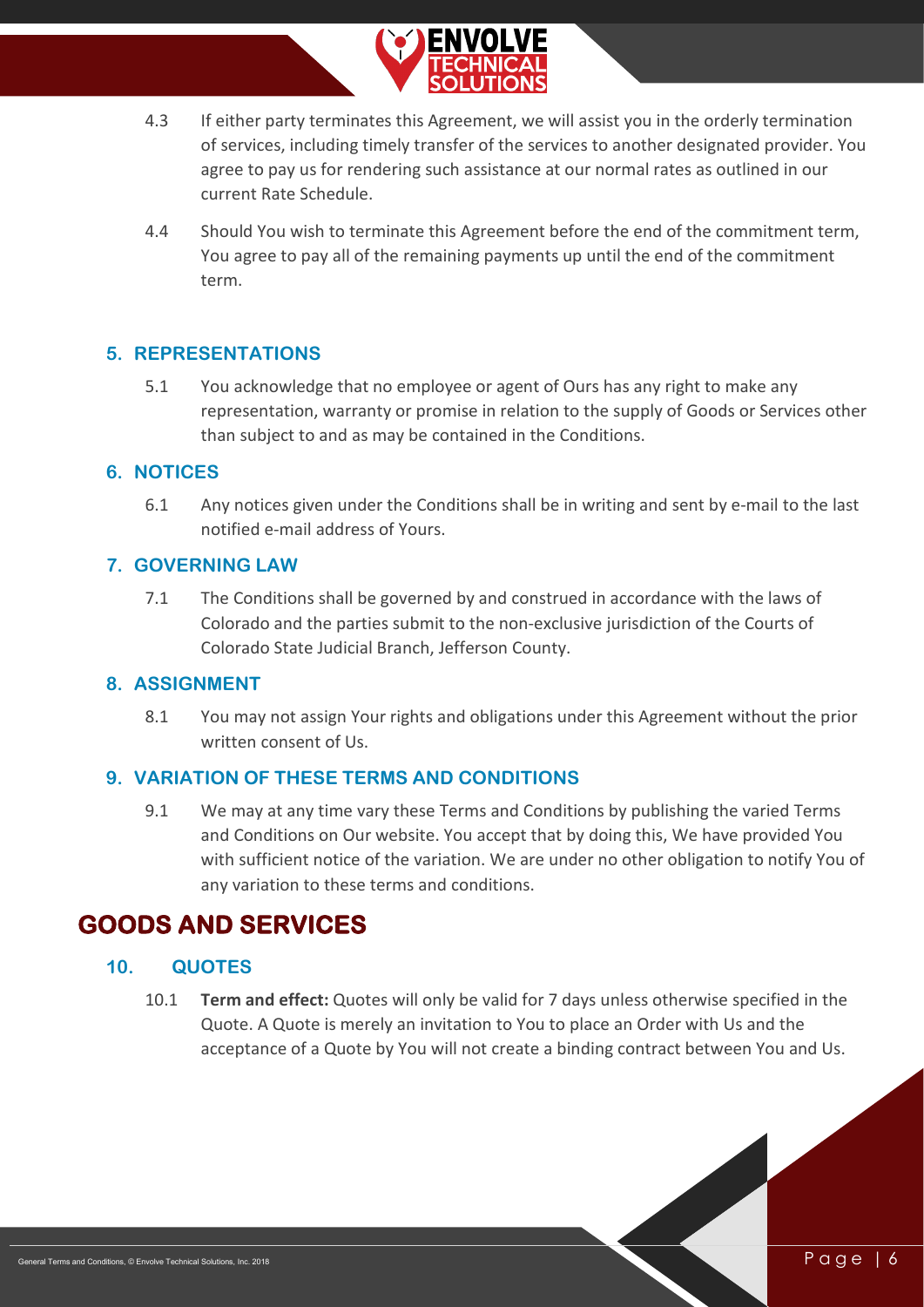

- 10.2 Quote is valid for 7 days only. Expiry dates on quotes are set to be able to inform Us when the quote is still active or to be discarded. Once discarded the quote will need to be requested again.
- 10.3 Once a quote has been confirmed by Us, then the prices in the quote will be confirmed as the final agreed price. A quote is confirmed as 'final' as soon as both parties agree with the final price after any last changes requested by You.
- 10.4 The price in the final quote may vary from the original request if there is any price or product changes requested by You. We reserve the right to alter product and prices in the quote, as long as the quote has not been confirmed with You.
- 10.5 Quotes and estimates shall be deemed to correctly interpret the original specifications and are based on the cost at the time the quote or estimate is given. If You later require any changes to the quotes, and We agree to the changes, these changes will be charged at Our prevailing rate.
- 10.6 Once the Quote has been confirmed and converted to an Order, the Order will be subjected to our normal Terms and Condition of Sale.
- 10.7 The general minimum turnaround time for Quote request to be actioned is usually 24 hours. In the event that a quote is required urgently please let us know so that we can respond to it accordingly.
- 10.8 When a special price or discount offer has been applied to this Quote, no other special promotion, discount or bonus offer will be applicable.
- 10.9 In the event that products in the Quote are subjected to any price and supply fluctuations that is outside of Our control We reserve the right to update the price and product in the Quote accordingly. If a product has undergone a price drop or a price increase, the Quote will then be adjusted accordingly. If there is a product that is no longer available, the product will then be replaced or substituted based on Your request and is subject to Your final approval.
- 10.10 Price on non-stocked products are subjected to Price and stock fluctuations and can only be confirmed once the Quote is turned into an Order. While We endeavour to honour every price quoted, if there is a price increase that is beyond our control, We reserve the right to increase the price as necessary.
- 10.11 Once a Quote has already passed the expired date, We may cancel the quote or estimate without having to notify or receive an approval from You.
- 10.12 ETA information is based on an estimate given by our vendors and cannot be held as the actual promised date.
- 10.13 Freight charges will be added to the Order unless otherwise stated. Any included delivery charges are estimates only.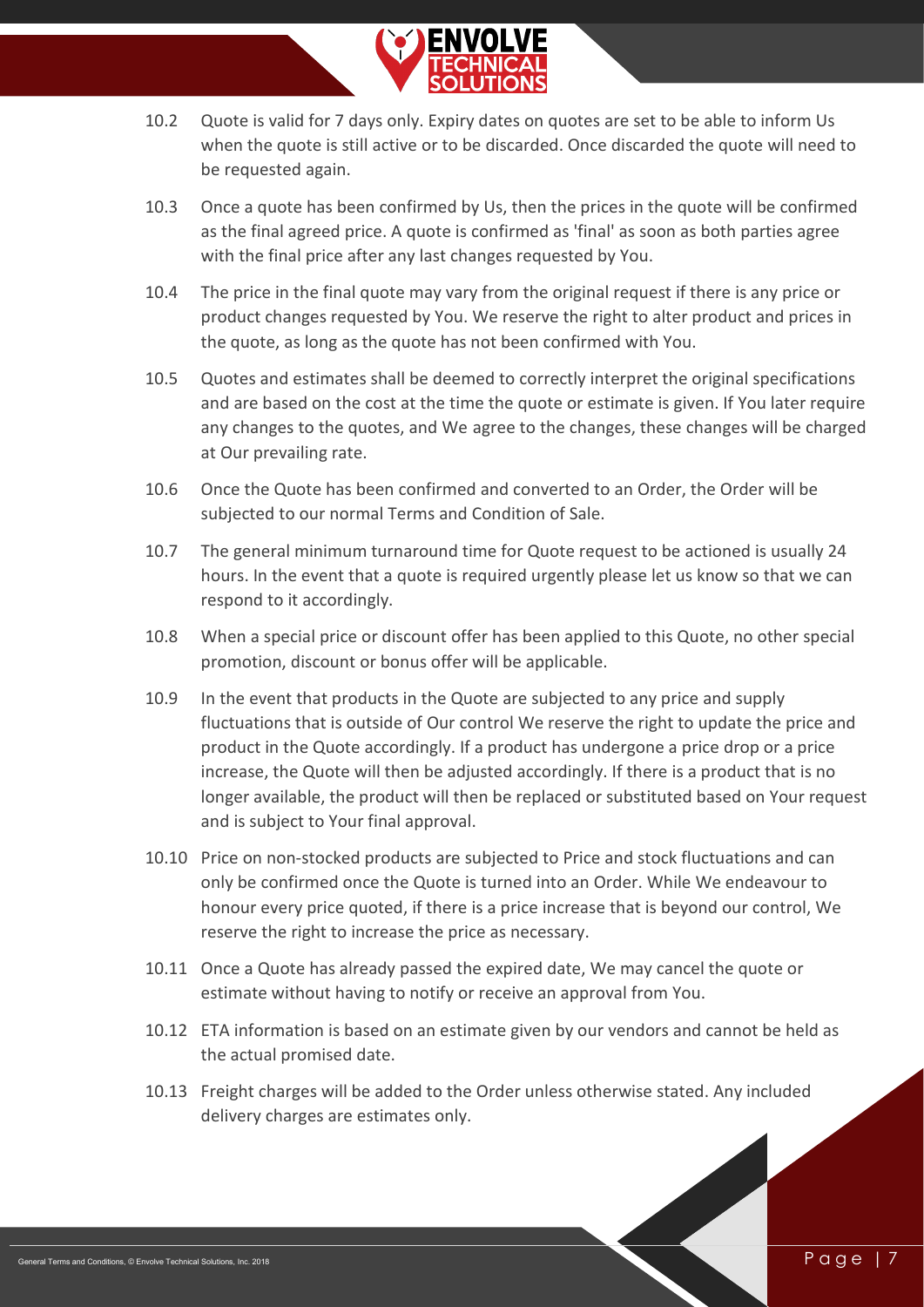

- 10.14 We do not keep inventory and as such only order items once we receive a completed order from a client. If You would like to return an item or cancel an order, a restocking fee may apply. We will need to get approval from the distributor that the stock is returnable before being able to issue a refund as not all products can be returned.
- 10.15 Prices are based upon total Quote Purchase.
- 10.16 Unless Specified, all items on quote are covered by manufacturer's warranty covering parts and labour for hardware only on a return to depot basis.
- 10.17 **Varying or withdrawing Quotes:** We may vary or withdraw a Quote at any time in Our absolute discretion and without prior notice to You. We may do so for any reason We consider fit, including, e.g. where the Goods or Services become unavailable or the cost price of Goods or Services increases after the date of the Quote.

#### <span id="page-8-0"></span>**11. ORDERS**

- 11.1 **Order forms:** You may place an Order for Goods and/or Services with Us. Normally, We will require that You provide either a completed Order form or You approve the quote electronically via either an email or a web based system with the date and Your details, including **Your full legal name or description and any applicable ABN or ACN number** (including **the full name or description of any person on whose behalf the order is placed**), **Your address** together with any relevant Quote number and date.
- 11.2 **Approval of Orders**: You will need to sign the Order or have it duly executed on Your behalf, unless the Order is sent by email or via the web based ordering system, in which case the Order will be treated or deemed as if signed by or on behalf of You by the person whose name appears as the sender of the email or submitter of the form.
- 11.3 **Reliance on appearance of validity:** Absent actual knowledge to the contrary, We may rely upon the apparent validity of an Order. If any Order is signed or sent by email or approved through the web based ordering system by a named person, that person warrants that the Order is, and it is acknowledged the Order is deemed in favour of Us to be:
	- 11.3.1 signed by, and duly authorised by, both the person who signed the Order and the person who sent the email; and
	- 11.3.2 duly authorised by the person on whose behalf the Order is placed or apparently placed.
- 11.4 **Acceptance and Orders:** An Order has no effect unless or until it is accepted by You in writing and, until We have received from You payment in clear funds for the Order and any related freight, delivery and (where applicable) in-transit insurance costs in clear funds.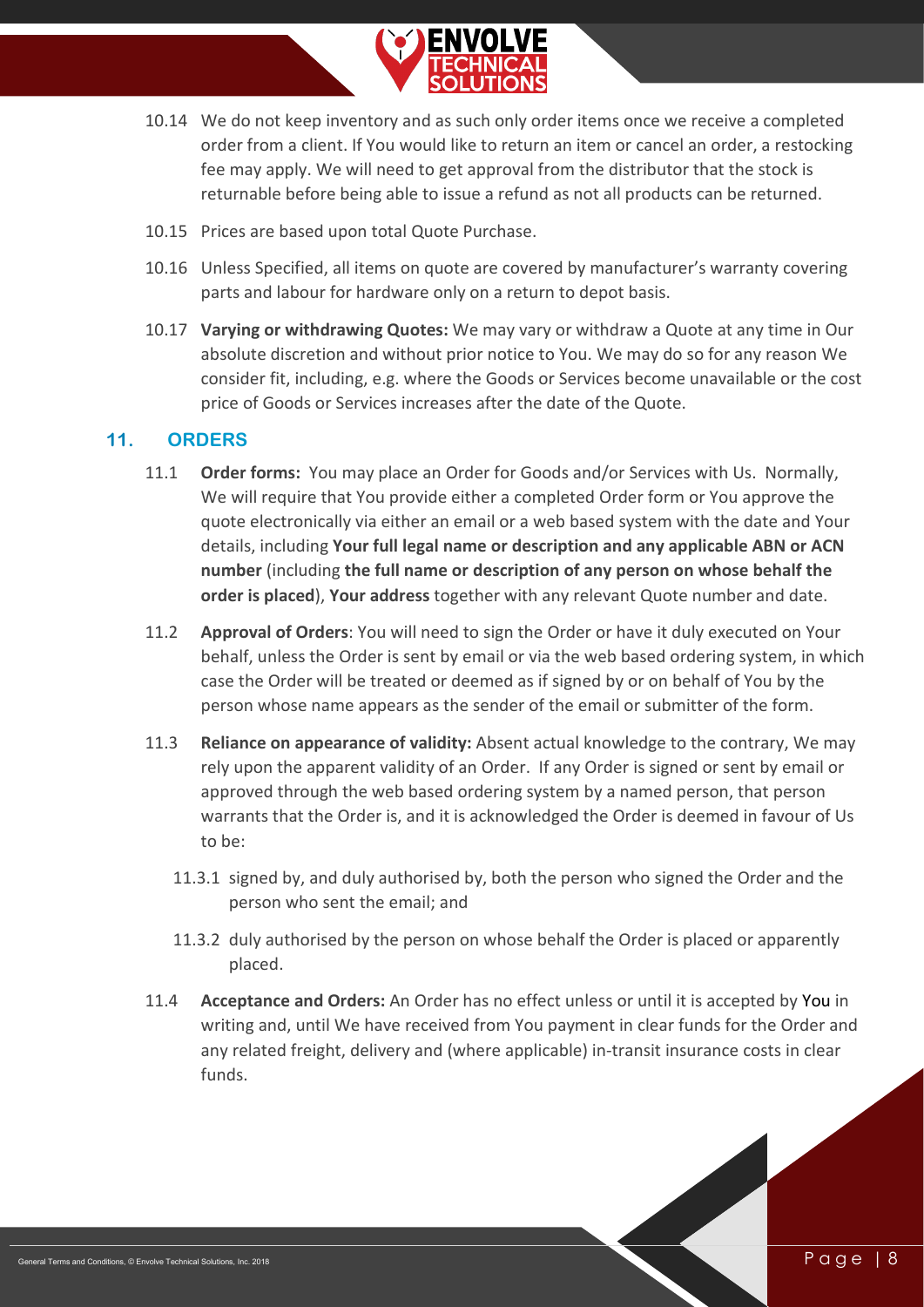

- 11.5 **No obligation to deliver:** We are not obliged to deliver any Order until we have received payment in clear funds from You for the Order, any related freight, delivery and (where applicable) in-transit insurance costs or where We are unwilling or unable to complete the Order for any reason provided it refunds any payment made by You in respect of the Order.
- 11.6 **Credit checks:** For the purposes of ascertaining the credit standing or history of a prospective customer to whom We are considering extending credit or payment terms, You hereby consents to Us undertaking a credit reference check in respect to You.
- 11.7 **Cancellation of Orders:** You will not cancel an Order unless We agree to do so in writing in Our absolute discretion. You acknowledge that, amongst other things, We cannot cancel an Order once the manufacturer or supplier has despatched the relevant Goods and that such despatch often occurs the same day as the Order is placed by Us.
- 11.8 **Processes and Procedures**: We have processes and procedures that We follow in the course of the provision of Our Services and the supply of Goods. You agree to cooperate with Us and to comply with such processes and procedures as advised to You from time to time.

#### **12. PRICING AND RATES**

- <span id="page-9-0"></span>12.1 **Rates exclude Tax:** All rates and amounts charged or quoted for Goods and/or Services by Us are exclusive of Tax and any other applicable taxes or government charges (unless otherwise stated in writing by Us).
- 12.2 **Rates Schedule:** You must pay for Goods and Services at the Rates set out in any applicable Plan and the Rate Schedule as applicable from time to time during the provision of the Goods and/or Services.
- 12.3 **Vary Rates:** We reserve the right vary any Rate and/or the Rate Schedule from time to time (subject to any fixed pricing for specific periods in any Plan), in its absolute discretion and without notice to You.
- 12.4 **Call Out Fees**: You acknowledge that call out fees may be charged in addition to the Rates at Our absolute discretion and that the amount of the call out fee will depend upon where the Services are provided.
- <span id="page-9-1"></span>12.5 **Return/Cancellation Fee:** Where We arrange a return or refund on behalf of You, or where an Order is cancelled by You after acceptance by Us, We may charge You a Return/Cancellation fee to cover the administration costs to Us in processing the return or refund, or in processing the Order, the cancellation and any refund. We may deduct the Return/Cancellation fee from out of any moneys otherwise due to be refunded to You by Us.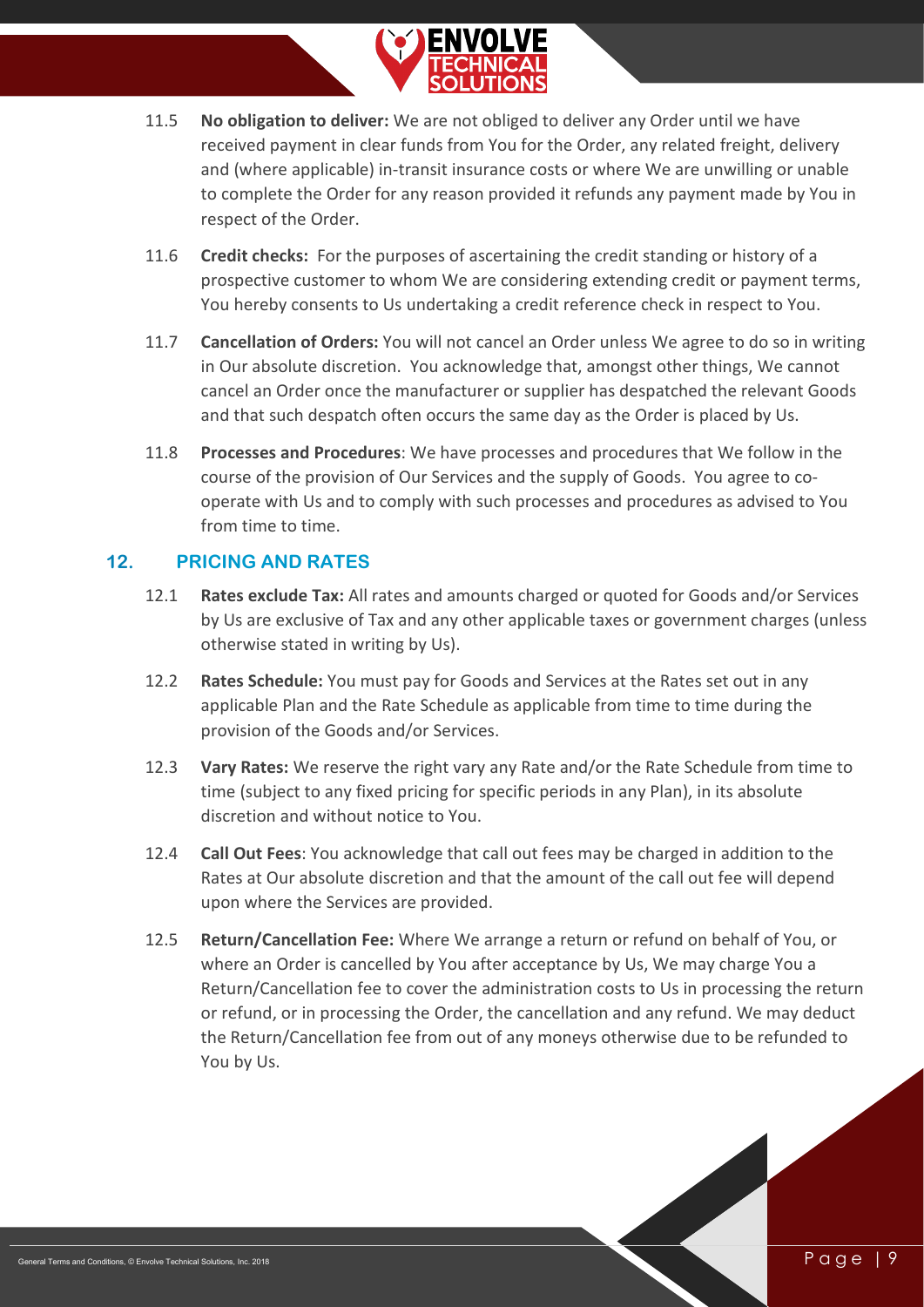

- 12.6 **Expenses:** You must pay any out of pocket expenses incurred by Us in providing the Services to You in addition to the Rates, charges and service call fees, upon written demand. Such expenses will include travel costs, flights, car hire, petrol, insurance, taxi fares, accommodation and related meal allowance, tolls and car parking expenses. Where appropriate, We will obtain prior written authorisation from You before such expenses are incurred.
- 12.7 **Separate charges for Goods and Services:** We may in Our absolute discretion charge for Goods separately from Services or may charge for Goods and Services together.
- 12.8 **Calculation of increments:** Where a charge is calculated based on increments of time, e.g. 1 hour or 30 minutes, We will charge the applicable rate for the whole increment of time even if work is done during part of, but not for the whole of, that increment of time.
- 12.9 **Change in underlying costs:** Without prejudice to any other rights of Ours under these Conditions, where there is any increase in the underlying costs incurred by Us in connection with the supply of Goods or Services to You, We may, in our absolute discretion, vary any of Our Rates.
- 12.10 **Pre-Paid Blocks of Service:** Where You agree to buy Pre Paid Blocks of Service during a Period, payment **must be made in advance** for the Pre-Paid Blocks of Service at the rate applicable pursuant to the Rates Schedule for all Services. Each such rate being less any discount agreed in writing between Us and You in respect of the Pre-Paid Blocks of Service. Services **included in a Pre-Paid Block of Service rate** during the Period:
	- 12.10.1 are calculated in accordance with the applicable minimum time periods and **increments** set out in the Rates Schedule; and
	- 12.10.2 **are only provided by Us during the applicable Period.** Where Services are provided for a specified Period:
		- 12.10.2.1 the Services remaining unused for that Period cannot be rolled over into any subsequent Period; and
		- 12.10.2.2 We are not liable to refund, reimburse, pay damages or otherwise compensate or indemnify You in respect of those unused Services.

#### **13. SERVICES AND PLANS**

<span id="page-10-0"></span>13.1 **Service and Plan Variations:** Currently, We offer the Services and Plans referred to in the Rates Schedule and any Plan Schedule. We may withdraw the provision of, or vary the scope or terms of, or add to or change, the Services without notice to You, from time to time in Our absolute discretion.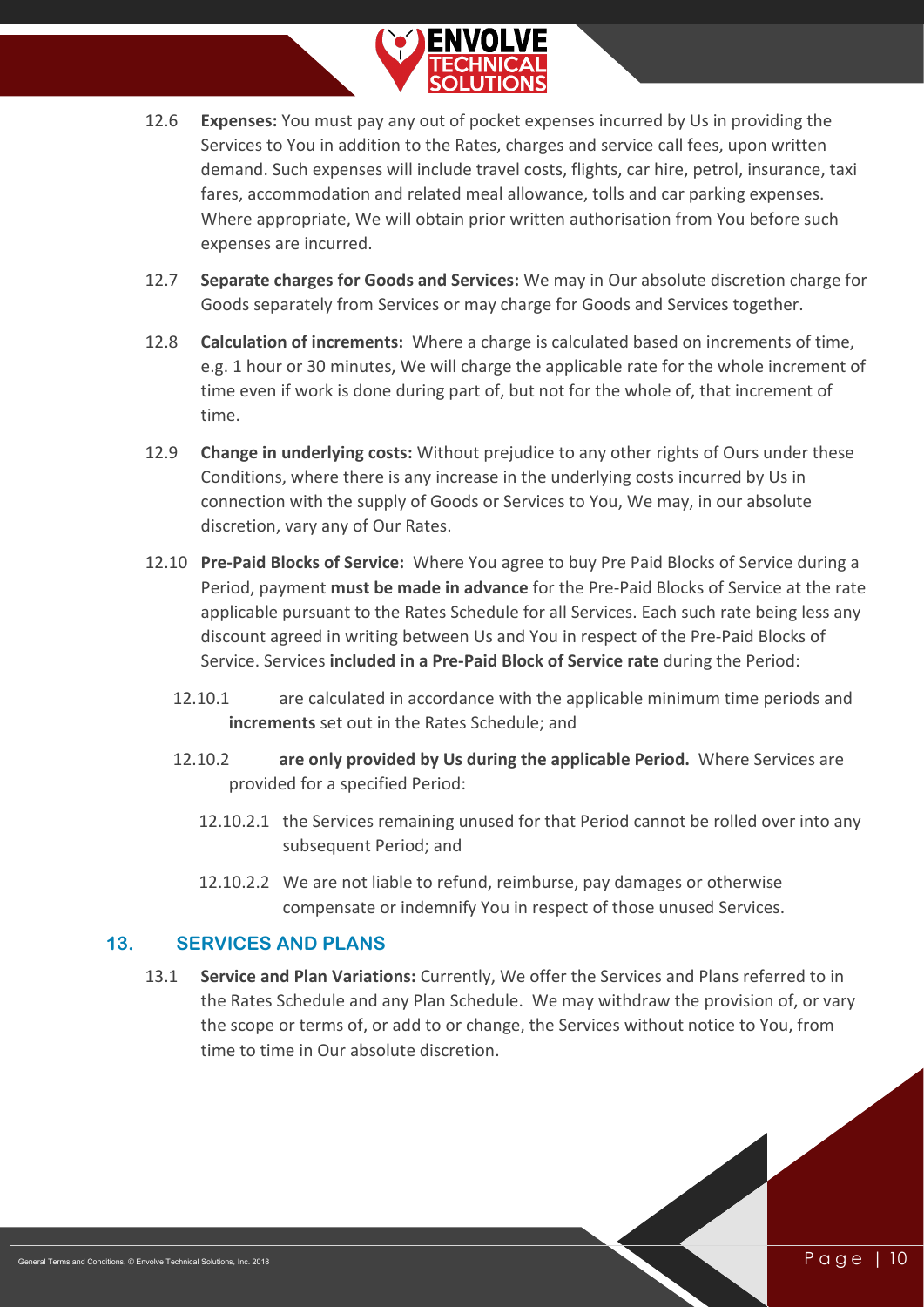

13.2 **Copies on Request:** We will provide You with a copy of the current Rates Schedule upon request. Plan Schedules are tailored for particular Plans and are available to Clients participating in the Plan.

#### **14. CONTRACTING**

<span id="page-11-0"></span>14.1 We may subcontract any or all of the Services to be performed, but shall retain prime responsibility for the Services under these terms.

#### **15. DELIVERY, TITLE AND RISK**

- <span id="page-11-1"></span>15.1 **Delivery liability:** We will use all reasonable endeavours to despatch Goods by the due date, but do not accept any liability for non-delivery or failure to deliver on time where this is caused by circumstances beyond the reasonable control of Ours, including, for example, due to failures in supply to Us or delays caused by third parties, such as delivery companies or manufacturers.
- 15.2 **Availability to accept delivery:** You must be available to accept the Goods at Your nominated delivery address during Business Hours unless otherwise arranged.
- 15.3 **Passing of Risk:** Delivery is deemed to take place when the Goods are delivered to Your nominated address, whereupon risks of loss, breakage and all damage and all other risks pass to You. Nothing in this clause 15.3 will affect title to the Goods.
- 15.4 **Obligation to insure:** You will ensure that Goods are adequately insured from the time of delivery under clause 15.3.
- 15.5 **Retention of Title:** Until We receive full payment in cleared funds for any moneys due to Us by You on any account or for any reason:
	- 15.5.1 title to, and property in, Goods supplied to You remain vested in Us and does not pass to You;
	- 15.5.2 You must hold those Goods as fiduciary bailee and agent for Us and must not sell them;
	- 15.5.3 You must keep those Goods separate from other goods and maintain the Goods and their labelling and packaging intact;
	- 15.5.4 Where You sell the goods in breach of these Conditions, You are required to hold the proceeds of any sale of those Goods on trust for Us in a separate account (however any failure to do so will not affect Your obligation to deal with the proceeds as trustee and remit them to Us);
	- 15.5.5 We may, without prior notice, enter into any premises where We suspect those Goods may be, take possession of those Goods and sever and remove those Goods (notwithstanding that they may have been attached to other goods not the property of Ours) and for this purpose, You hereby irrevocably authorise and direct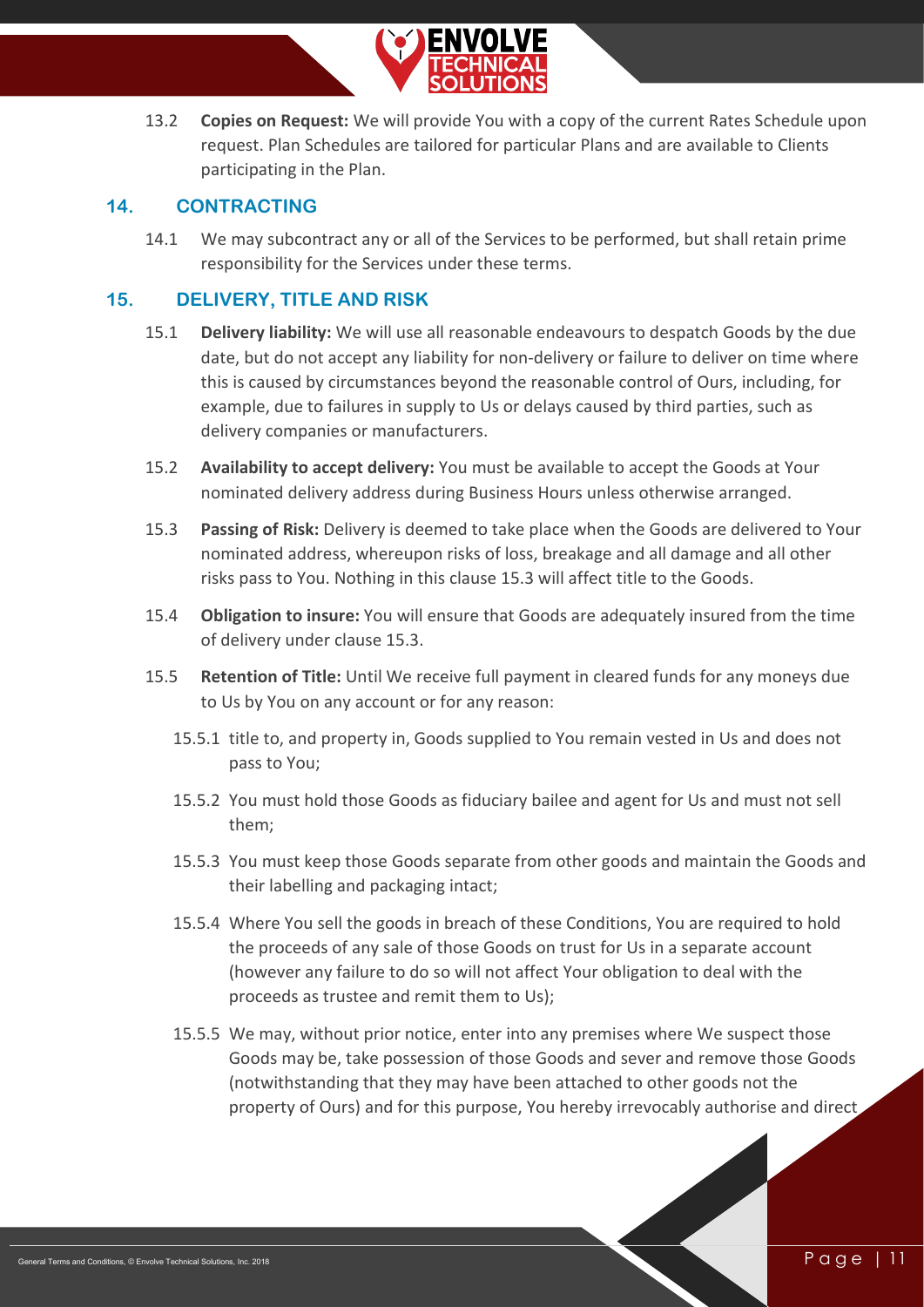

Us (and Our employees and agents) to enter into such premises as its duly authorised agent and You hereby indemnify and hold harmless Us from and against any costs, claims, allegations, demands, damages or expenses or any other acts or omissions arising from or in connection with, such entry, repossession or removal.

- 15.5.6 If We are unable to enter the premises for any reason, We reserve the right to disable and or disconnect any Goods until payment is received in full.
- 15.5.7 We will not disclose any account information related to any Goods until payment is received in full.
- 15.5.8 You irrevocably appoint Us as Your attorney to do anything We consider necessary in order to enter such premises and repossess the Goods as contemplated by this clause 15.5 and 15.6.

#### **16. RETURNS AND CLAIMS FOR GOODS AND SERVICES**

- <span id="page-12-0"></span>16.1 **General Returns Policy:** Notwithstanding anything in these Conditions, You acknowledge that We supply Goods subject to all applicable conditions, including returns and claims policies, of any relevant manufacturer or supplier. You will accept Goods subject always to these Conditions and the terms of such conditions and will indemnify and hold Us harmless in respect of any further or other obligation or any failure or default on the part of that manufacturer or supplier.
- 16.2 **Customised Goods not returnable:** Where Goods have some element of customisation for You, are supplied pursuant to an Order for Goods that is in the opinion of Ours special or unusual, the Goods are obtained from overseas, the Goods are obtained from a supplier who is no longer trading, or the Goods are otherwise not readily returnable by Us to the manufacturer or supplier or any related services may not be cancelled, You may not return the Goods to Us or cancel the related services.
- 16.3 **Duty to inspect:** You will inspect all Goods immediately upon their delivery. Within 7 days of such delivery You may give written notice to Us of any matter or thing, by reason of which You might wish to return the Goods, ask for a refund, or make a claim. If no such notice is given on time, You will accept the Goods without any such return, refund or claim.
- 16.4 **Return Condition:** Where You are entitled to return Goods under these Conditions, You must return the Goods in their original condition and unopened, provided always that where, upon opening the packaging it becomes apparent that the Goods are different to what is described on the packaging or that the Goods are faulty, the Goods may be returned.
- 16.5 **Return costs:** You will pay all costs and expenses incurred by Us in arranging the return of the Goods to a manufacturer or supplier and/or the cancellation of any related services unless that manufacturer or supplier pays such costs.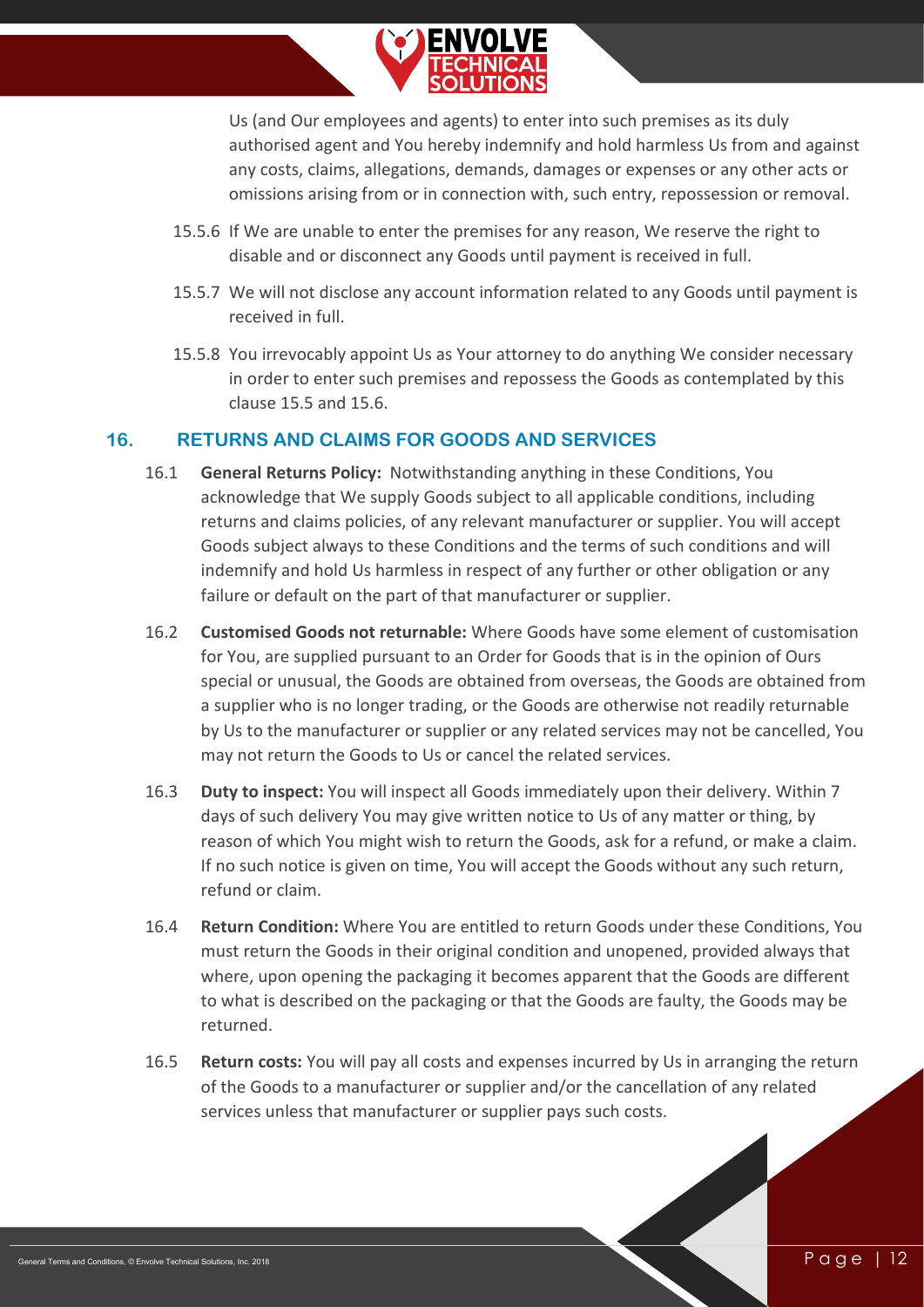

16.6 **Consequences of use, installation, customisation or sale:** You will indemnify and hold Us harmless in respect of all allegations and claims in respect of Goods once such Goods have been used, installed, customised or re-sold by You (without prejudice to the recourse of such a customer to the manufacturer of the Goods).

#### **17. COMPUTER UTILITY, FUNCTIONALITY AND FITNESS FOR PURPOSE**

- <span id="page-13-0"></span>17.1 **Service limitations given the science of computing:** You acknowledge that a reasonable incident of the Services may involve trial and error and that it is a science applied often in novel or unknown circumstances and involving experiment. In particular, You acknowledge that the Services may involve tests, troubleshooting, advice and recommendations that may prove incorrect or inappropriate, particularly in an attempt to cure a problem You are having. While We will make what We consider (in Our absolute discretion) to be all reasonable endeavours to provide appropriate tests, troubleshooting, sound advice and good recommendations in order to assist You, You will always indemnify and hold Us harmless in the provision of our Services to You.
- <span id="page-13-1"></span>17.2 **Reasonable Assistance Limits:** We are only obliged to provide what We consider, in Our absolute discretion, to be reasonable assistance in the circumstances (including with the installation and customisation of new software or hardware for You or any other Work) under any Plan and You will pay for additional work at the Rates unless otherwise agreed. Without limiting the discretion of Us to determine what reasonable assistance is, normally, reasonable assistance is limited to work done during Business Hours over a period of time not exceeding any period that We have allowed or allows for the Work or has estimated or estimates the Work will take, whether or not notice of the time allowed or estimated is given by Us to You.
- 17.3 **Recommendations, suitability, functionality and fitness for purpose:** The parties acknowledge that:
	- 17.3.1 We may recommend that You purchase Goods provided by third parties from time to time;
	- 17.3.2 Recommendations may be made in situations where You have made known to Us the purpose for which the Goods will be used or some function sought to be fulfilled;
	- 17.3.3 You acknowledge that We have no control over many factors involved with the suitability, function or fitness for purpose of Goods in an existing or new computer environment, e.g.
		- 17.3.3.1 the compatibility or ability of the Goods to fit into or perform to expectations in the receiving computer/internet environment; or
		- 17.3.3.2 the behaviour of third party supplier, e.g. in relation to support;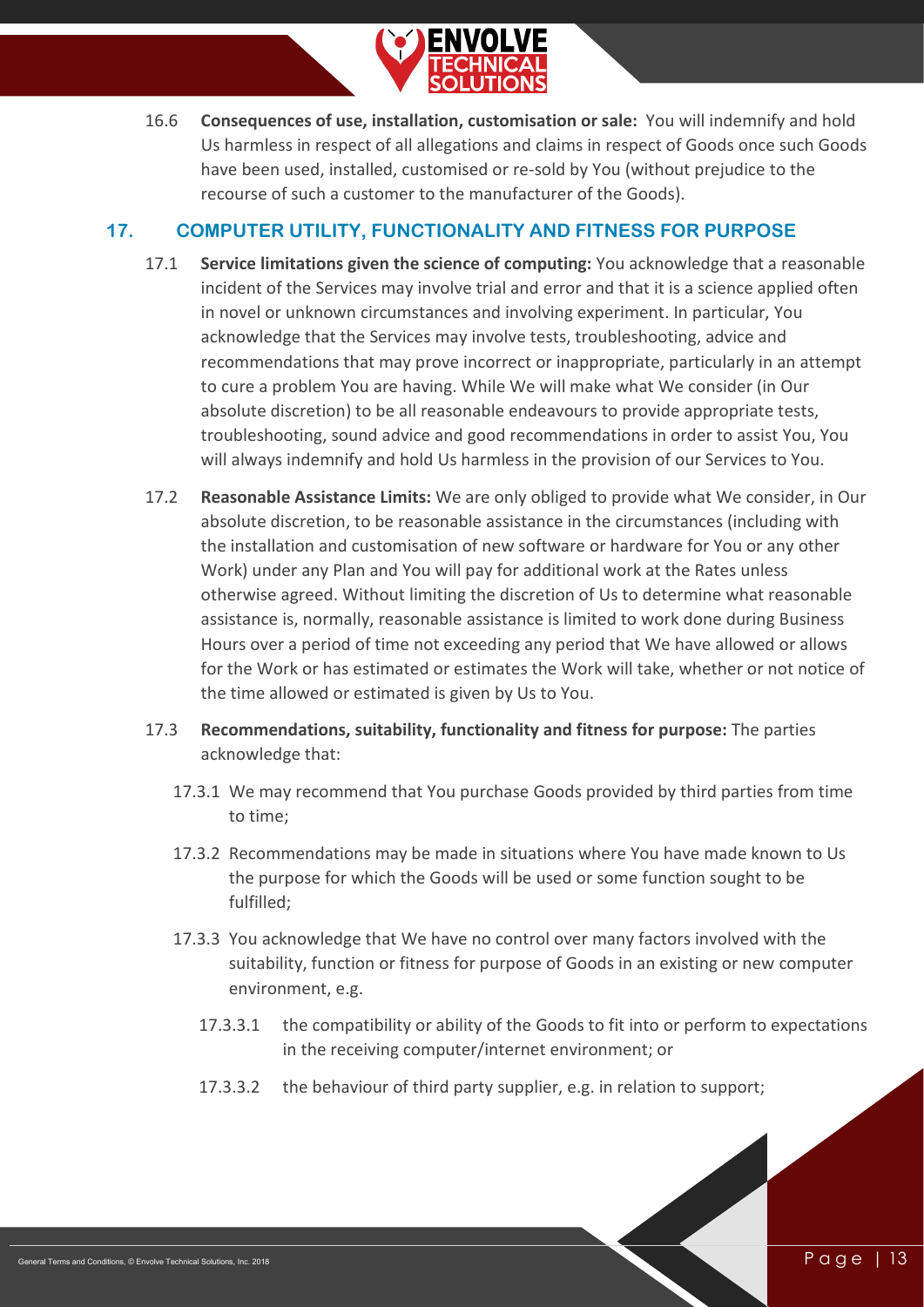

- 17.3.4 You acknowledge that for a whole number of reasons outside of Our control, the Goods may fail to meet Your expectations, may not turn out to be fit for all or any of the purposes sought, may not be suitable or may not function properly in all or any respects;
- 17.3.5 You acknowledge that the Services provided by Us may involve the very task of seeking to customise Goods so they may be fit for particular purposes and that customisation may be a very substantial project in itself;
- 17.3.6 Accordingly You will accept the sole responsibility for, and indemnify and hold Us harmless in respect of:
	- 17.3.6.1 decisions as to whether or not to follow recommendations by Us;
	- 17.3.6.2 decisions as to whether or not to purchase or customise Goods or obtain Services for that or any other purpose; and
	- 17.3.6.3 any failure or defect in suitability, function or fitness for purpose of any Goods and/or Services, including a responsibility to obtain Your own independent advice or second opinion from a suitably qualified person;
- 17.3.7 Where We provide Services with a view to achieving Your purposes, suitability, function or fitness for purpose (whether expressed, agreed or otherwise), You must pay for those Services on time without any set-off or counter-claim, whether or not We are able to achieve any of such purposes, suitability, function or fitness for purpose, provided always that We have acted in good faith and have made what We consider, in Our absolute discretion, to have made all reasonable endeavours to achieve those outcomes.
- 17.4 **Testing Procedures:** You will follow the instructions of Ours with regard to testing or troubleshooting any problems and that if those do not resolve the outstanding problems, We will, subject to these Conditions, allocate such resources as We consider reasonable in the circumstances towards their resolution.

#### **18. FORCE MAJEURE**

- <span id="page-14-0"></span>18.1 **Force Majeure:** If We are unable to supply any Goods or Services due to circumstances beyond Our reasonable control, We may cancel the Order (even if the Order has already been accepted) or cease to provide the Services by written notice to You, in which case You will hold Us harmless.
- 18.2 We will not be liable for any breach of contract due to any matter or thing beyond Our control, including failures by third parties to supply goods, services or transport, stoppages, transport breakdown, fire, flood, earthquake, acts of God, strikes, lock-outs, work stoppages, wars, riots or civil commotion, intervention or public authority, explosion or accident.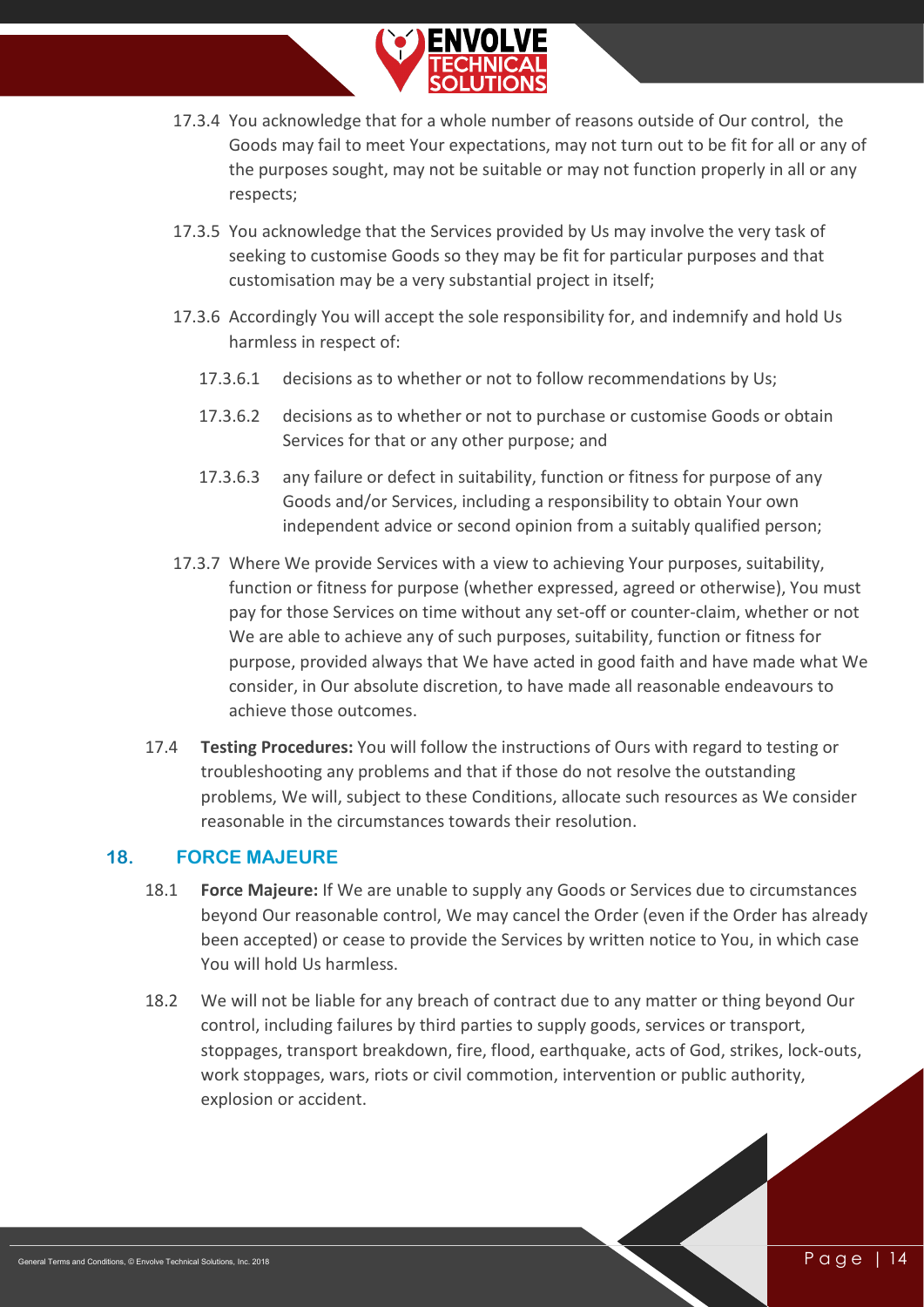

#### **19. PRODUCT SPECIFICATIONS**

- <span id="page-15-0"></span>19.1 **Alterations to Specifications:** We make every effort to supply the Goods in accordance with the Order however We may supply alternate Goods subject to minor variations in actual dimensions and specifications where these are changed by the manufacturer of the Goods after the Order date and before delivery.
- 19.2 **Substitute Goods:** If We cannot supply the Goods ordered by You, We may supply alternate Goods of equal or superior quality provided however that You will not pay a higher price than the price Quoted or otherwise agreed for the Goods ordered.

#### <span id="page-15-1"></span>**20. WARRANTIES**

- 20.1 **Reliance on Manufacturer's Warranty:** You will rely on the warranties provided by the manufacturer of Goods supplied by Us (where applicable) and will deal direct with such manufacturer rather than Us for all claims covered by such warranties.
- 20.2 **No claim for manufacturer's default:** You indemnify and hold Us harmless in respect of the performance or otherwise, by any manufacturer of Goods supplied to You by Us, of any of the obligations of such manufacturer in respect of such Goods. This includes any damages or moneys due to You arising under, or in connection with, any breach by the manufacturer of any the manufacturer's warranties in respect of the Goods.

#### **21. LIABILITY**

- <span id="page-15-2"></span>21.1 **Exclusion:** Except as specifically set out herein and so far as may be permitted by law, any term, condition or warranty in respect of the quality, fitness for purpose, condition, description, assembly, manufacture, design or performance of the Goods or Services, whether implied by statute, common law, trade usage, custom or otherwise, is hereby expressly excluded.
- 21.2 **No liability for program or data loss:** You indemnify and hold Us harmless in respect of any allegation, claim, loss or expense of Yours or any third party for any program or data loss or damage suffered by You or that third party arising directly or indirectly from the supply of the Goods or Services by Us to You. You acknowledge You are solely responsible for backing up Your programs and data in order to mitigate Your own potential loss of programs and data.
- 21.3 **Limit on consequential damage:** You indemnify and hold Us harmless in respect of any allegation or claim as to any indirect or consequential losses or expenses suffered by You or any third party, howsoever caused, including but not limited to loss of turnover, profits, business or goodwill or any liability to You or any third party.
- 21.4 **Limit on damage from a failure in supply:** You indemnify and hold Us harmless for any allegation or claim for loss or damage by You or a third party where We have failed to meet any delivery date or cancels or suspends the supply of Goods or Services.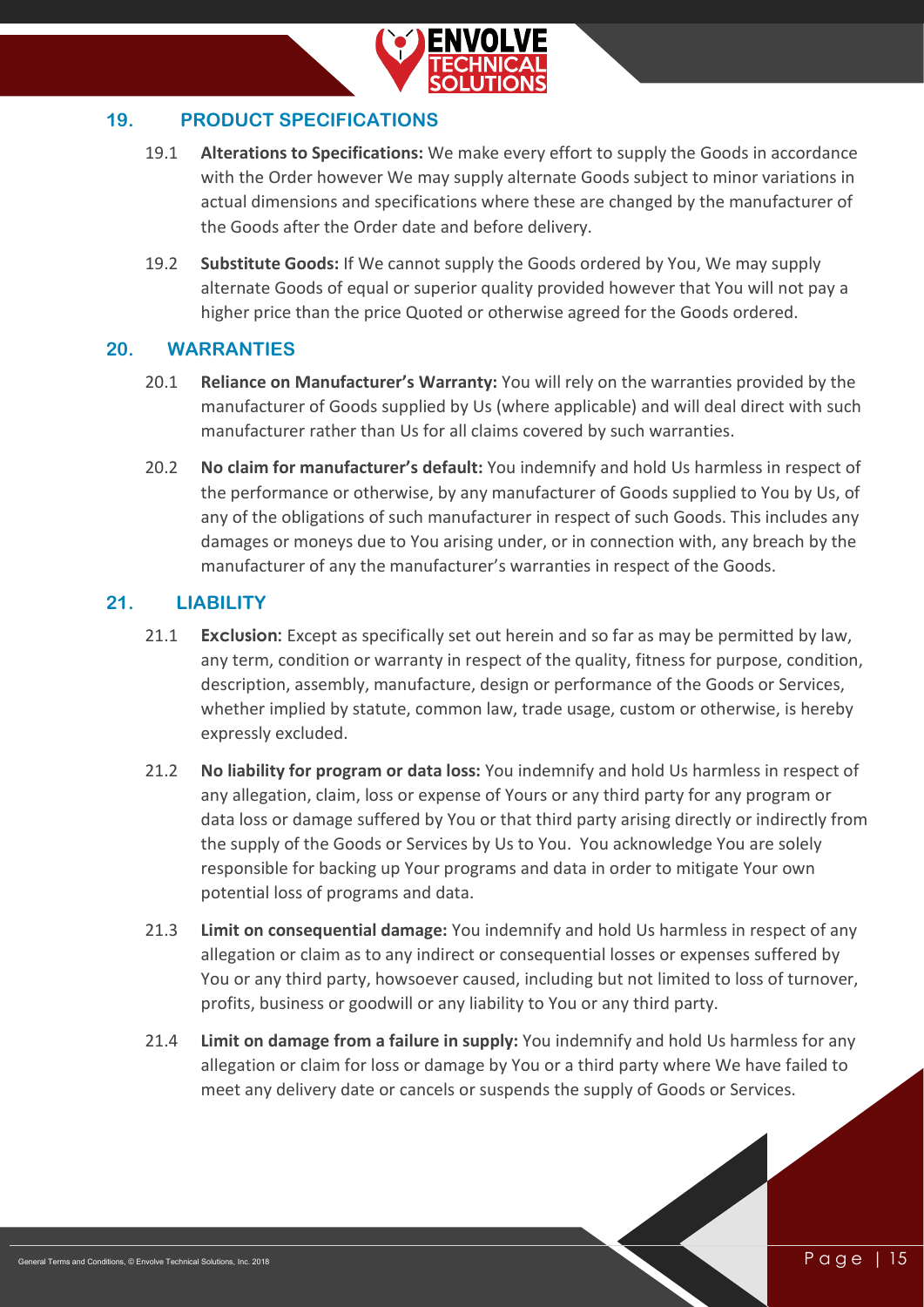

- <span id="page-16-1"></span>21.5 **General limit on liability:** Except as otherwise expressly stated in these terms and conditions, We are not liable for any loss or damage of any kind however caused (including, but not limited to, by the negligence of Us) which is suffered or incurred by You in connection with:
	- 21.5.1 Goods or Services provided to You or any Work;
	- 21.5.2 these Terms and Conditions;
	- 21.5.3 Your use of Our website (including the use of a credit card or other debit device) or any linked website;
	- 21.5.4 the non-availability of Goods or Our Services for any reason;
	- 21.5.5 any act or omission of Ours or the provision of inaccurate, incomplete or incorrect information by You, or
	- 21.5.6 for any other reason whatsoever.
- 21.6 **Limitation options:** To the extent that any legislation implies a condition or warranty that cannot be excluded but can be limited, clause [21.5](#page-16-1) does not apply to that liability and Our liability for any breach of that condition or warranty is limited to Our doing any one or more of the following (at its election):
	- 21.6.1 replacing the Goods or supplying equivalent Goods, Services or Work;
	- 21.6.2 repairing the Goods or the Work;
	- 21.6.3 paying the cost of replacing the Goods or the Work or acquiring equivalent Goods, Services or Work; or
	- 21.6.4 paying the cost of having the Goods or the Work repaired.
- 21.7 **Laws still apply:** Nothing in these Conditions is to be interpreted as excluding, restricting or modifying or having the effect of excluding, restricting or modifying the application of any State or Federal legislation applicable to the supply of the Goods or Services which cannot be excluded, restricted or modified.
- 21.8 **Severance:** If any provision contained in the Conditions is unlawful, invalid or unenforceable, those provisions may be severed without prejudice to the validity and enforceability of the remaining provisions of the Conditions.

#### <span id="page-16-0"></span>**22. ERRORS AND OMISSIONS**

22.1 We make every effort to ensure that all prices and descriptions quoted are correct and accurate. In the case of an error or omission, We may rescind the affected contract by written notice to You, notwithstanding that We have already accepted Your Order and/or received payment from You. Our liability in that event will be limited to the return of any money You have paid in respect of the Order.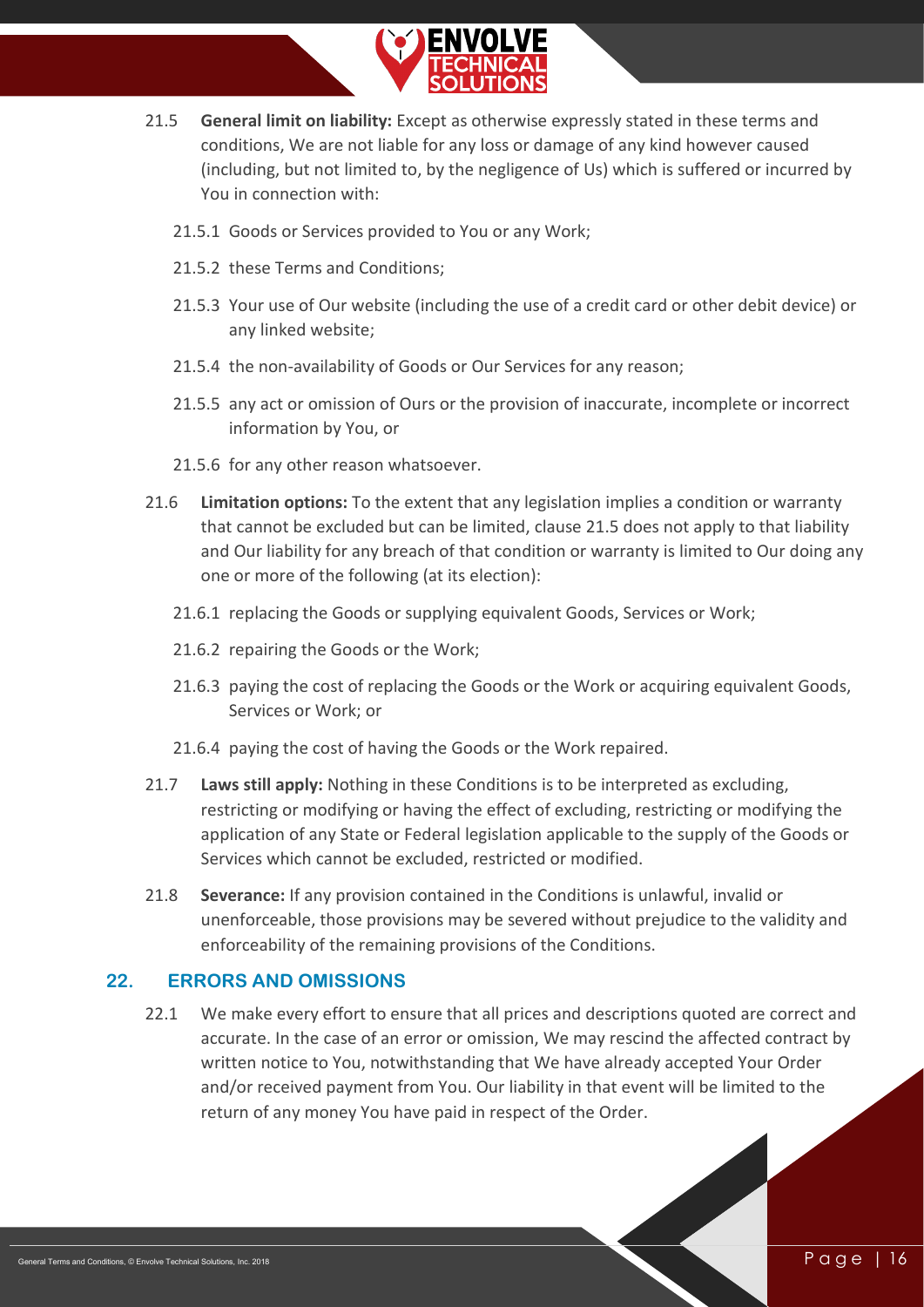

## <span id="page-17-1"></span><span id="page-17-0"></span>**OUR RESPONSIBILITIES**

#### **23. PRIVACY STATEMENTS AND YOUR RIGHTS**

- 23.1 We are collecting Your personal information for the fulfilment of Quotes, Orders and the provision of Goods or Services to you and it may retain and use it for any such purposes ("Authorised Purposes").
- 23.2 You are required to provide your personal information to Us for Authorised Purposes.
- 23.3 We may disclose Your personal information to other persons for the purposes of the fulfilment of Quotes, Orders and Work for you or in order to provide Goods or Services to You, to verify the information You provide, for enquiries about Goods or Services that may be suitable for your purposes, or to confirm Your requirements, to anyone proposing to supply Goods or Services to You, or to acquire Goods or Services on Your behalf, or in respect of enquiries relating to any of the foregoing.
- 23.4 Otherwise We will not disclose Your personal information without Your consent unless authorised by law.
- 23.5 Your personal information will be held by Us at Our Principal Place of Business and You can contact Us to request to access or correct it.
- 23.6 We rely on You to submit correct information and details where requested. You accept that You may incur additional expenses if you submit incorrect information.

#### <span id="page-17-2"></span>**24. OUR WEBSITE**

- 24.1 We make no representations or warranties in relation to information available on Our website, including without limitation:
	- 24.1.1 that the information on Our website is complete or correct;
	- 24.1.2 that Our website will be continuously available or free from any delay in operation or transmission, virus, communications failure, internet access difficulties or malfunction in hardware or software; and that We endorse any internet site linked to Our website or any third party products or services referred to on Our website.

#### <span id="page-17-3"></span>**25. INSURANCE COVERAGE**

25.1 We will maintain at Our own expense, commercial general liability insurance for personal injury and property damage for a general aggregate of \$2,000,000. At Your request We will provide You with certificates, including renewal certificates evidencing such coverage within thirty (30) days of commencing this Agreement, at every renewal and at other times as may be reasonably requested by You.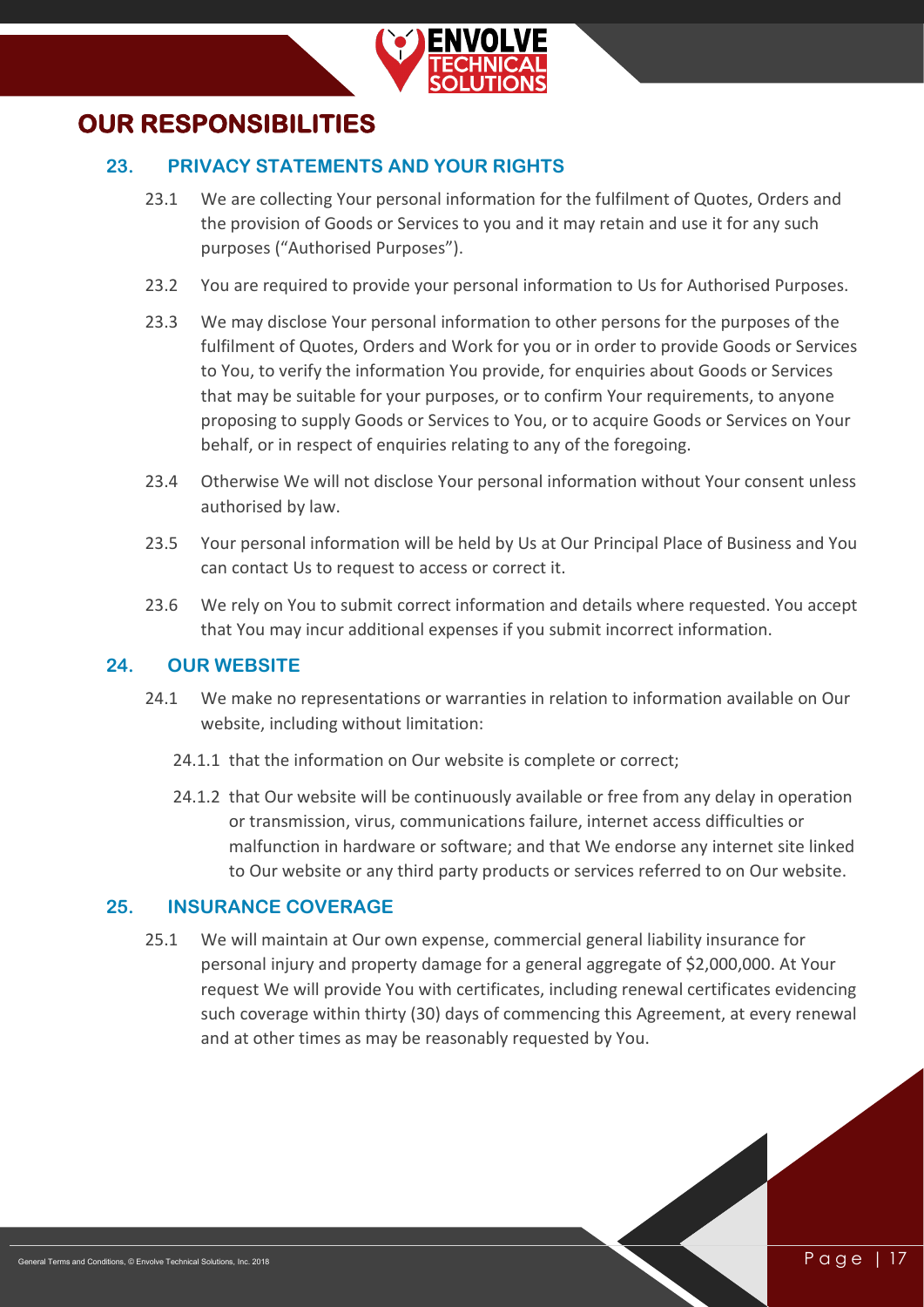

## <span id="page-18-1"></span><span id="page-18-0"></span>**YOUR RESPONSIBILITIES**

#### **26. LODGING OF SERVICE REQUESTS**

26.1 In order for Us to provide You with the agreed Service, You agree to follow Our process for lodging of Service Requests as outlined in Appendix A.

#### **27. ACCESS TO SYSTEMS, SITES AND PEOPLE**

- <span id="page-18-2"></span>27.1 In order to provide You with the agreed Service, You agree to give Us access to various items of Yours including but not limited to, equipment, people and sites as and when required.
- 27.2 You agree to allow Us to install software on Your Equipment that allows Our technicians to access Your systems at any time. This software allows Us to view system statuses, send monitoring information, see users' desktops and control Your PC's. This may require that devices are left on overnight or weekends.

#### <span id="page-18-3"></span>**28. THIRD PARTY AUTHORISATIONS**

28.1 At times We may need to contact Your third party providers on Your behalf, such as Your internet provider. Some of these providers may require Your authorisation for Us to deal on Your behalf. It is Your responsibility to ensure that We are able to deal freely with these providers.

#### <span id="page-18-4"></span>**29. PAYMENT, LATE PAYMENT AND DEFAULT**

- 29.1 **Payment due date:** All invoices issued to You are due and payable to Us within the terms stated on the invoice (unless otherwise agreed in writing). by cash, cheque, credit card or direct deposit in accordance with these Terms and Conditions and in the way set out in the Invoice.
- 29.2 **7 days late:** Where You fail to pay an invoice within seven (7) days of the due date, We may, in Our absolute discretion and without prior notice, suspend or discontinue the supply of Goods and/or Services to You.
- 29.3 **Recoveries:** All legal and other costs and expenses incurred in connection with the recovery of late payments will be added to the amount due by You to Us and will be recoverable from You, in addition to the original invoice cost. If You default in payment of any invoice on time, moneys which would have become due by You at a later date shall be immediately due and payable without any further notice to You. Collectively, all of these moneys are referred to in these Conditions as a "Sum Due".
- 29.4 **Interest:** If payment of any Sum Due is not made within 7 days of due date, We will charge 5% interest on the Sum Due and every additional 7 days late, calculated and charged weekly on and from the due date until the Sum Due is paid in full.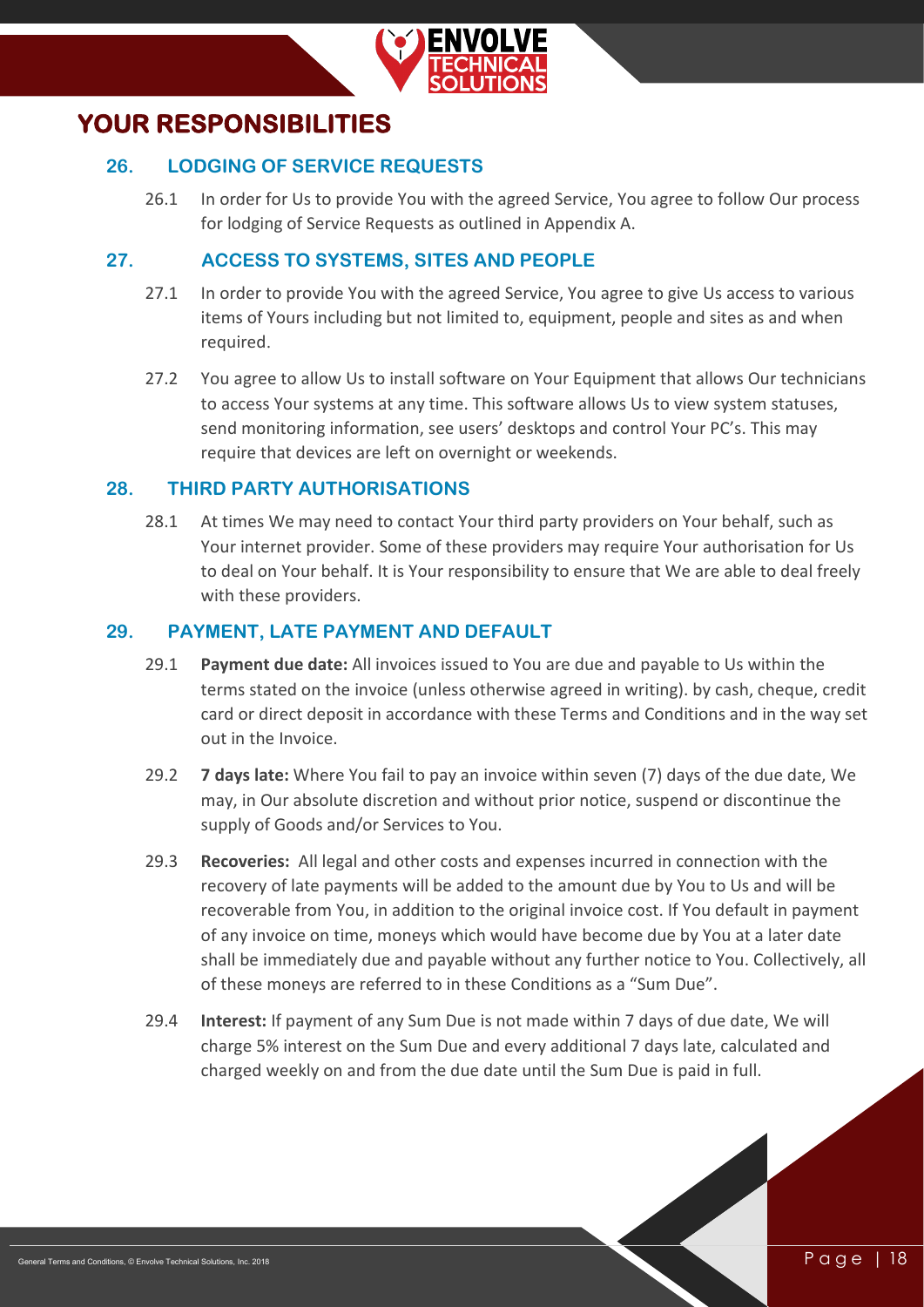

- 29.5 **Application of funds:** All payments of the Sum Due made by You to Us will be applied as follows:
	- 29.5.1 first in or towards payment of any costs (including legal costs), charges, expenses or outgoings paid by Us in relation to any dishonoured cheque fees, collection costs or any other action taken by Us for the recovery of any amounts owing by You to Us;
	- 29.5.2 secondly, in or towards payment of any interest due or payable hereunder, and
	- 29.5.3 thirdly, in or towards payment of Your debts to Us in order from the longest standing due to the most recently incurred.
- 29.6 **Security:** We may require You to provide security over Your property (including the Goods or any other property of Yours) as collateral to be held as security for any Sum Due or as a condition precedent to the continuation of supply of Goods or Services by Us to You.
- 29.7 **Payment arrangements:** In the event that a repayment arrangement is made in relation to any Sum Due and the supply of Goods or Services is resumed, but then a repayment due under that arrangement is not made on time, We may, in Our absolute discretion and without prior notice, again suspend or discontinue the supply of Goods or Services to You.
- 29.8 **Power of Attorney:** You hereby irrevocably appoint Us as Your attorney to do anything We consider fit for the recovery of the Sum Due or the creation, perfection or enforcement of any collateral held or to be held as security for any Sum Due.
- 29.9 **Other remedies:** We may exercise any of Our rights and remedies including taking legal action against You for the recovery of any moneys due to Us, notwithstanding it may have exercised other rights under these Conditions.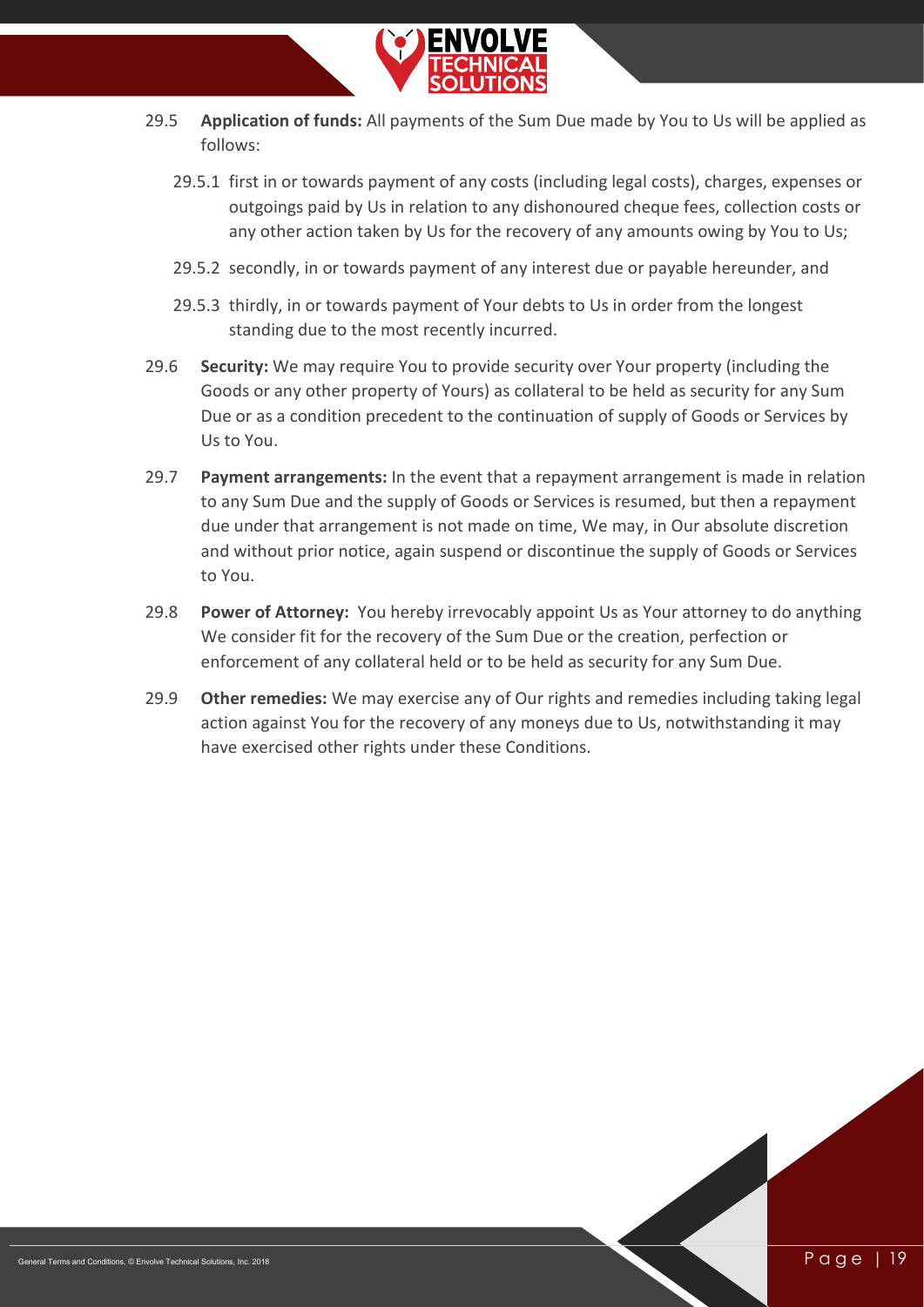

#### <span id="page-20-0"></span>**30. NON SOLICITATION OF CLIENTS AND EMPLOYEES**

- 30.1 You agree that employees are one of Our most valuable assets, policy and professional ethics require that Our employees not seek employment with, or be offered employment by You during the course of engagement and for a period of two (2) years thereafter (or the maximum amount permissible by a Court).
- 30.2 You agree that Our damages resulting from breach of this clause 30.1 would be impracticable and that it would be extremely difficult for Us to ascertain the actual amount of damages. Therefore in the event You violate this provision, You agree to immediately pay Us 100% of the employee's total annual salary, as liquidated damages and We shall have the option to terminate this Agreement without further notice or liability to You. The amount of liquidated damages reflected herein is not intended as a penalty and is reasonably calculated based upon the projected costs We would incur to identify, recruit, hire and train suitable replacements for such personnel.

#### **31. SOFTWARE**

- <span id="page-20-1"></span>31.1 All Software licences are the responsibility of You and not that of Us. It is the duty of Yours to store all licences for all Software used, so that that they can be reproduced if and when required. This includes all Software installed by Us.
- 31.2 You indemnify and hold Us harmless against any claim, allegation, loss, damage or expense arising directly or indirectly from:
	- 31.2.1 any unauthorised Software use by You;
	- 31.2.2 any breach of any Software licence in respect of Software provided to Us by You to be installed on one of Your computers;
	- 31.2.3 otherwise as a result of Us installing Software at Your where You are not authorised to use the Software; and
	- 31.2.4 any problem, defect or malfunction associated with any Software (or related services) supplied by third parties.
- 31.3 All copyright in custom software remains the sole property of Ours unless alternate arrangements are made as part of a separate software agreement.

#### <span id="page-20-2"></span>**32. COPYRIGHT AND CONFIDENTIALITY**

32.1 **Warranty and breach:** You warrant that any confidential or copyright information or intellectual property (of any kind and in any form held) or provided by You to Us belongs to You. In the event of any breach of this warranty, You will pay all sums due to Us as If such warranty had not been breached (and regardless of any non-performance of any obligation by Us on account of or in connection with the breach of such warranty). You indemnify and hold Us harmless in respect of any allegations, claims, loss, costs or expenses in connection with such breach of warranty by You.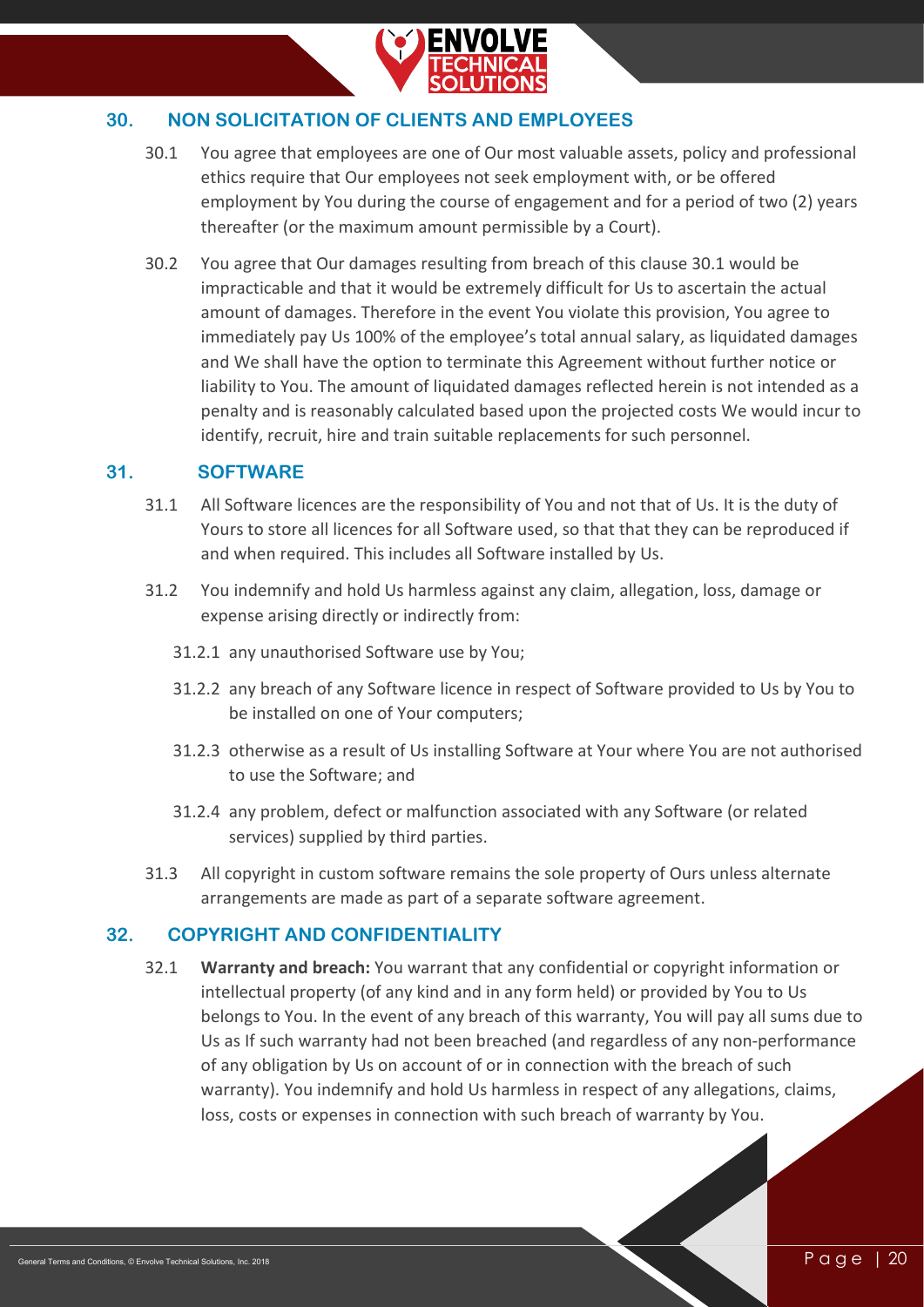

- 32.2 **Retention of title:** All copyright and other intellectual property rights in any Work created, commissioned or acquired by Us in the course of the supply of Services by Us to You will be the exclusive property of Ours unless otherwise agreed in writing by Us and You.
- 32.3 **Confidential Information:** We acknowledge that in the course of providing Services to You, We may learn from You certain non-public personal and otherwise confidential information relating to You, including Your customers, consumers or employees. We shall regard any and all information We receive which in any way relates or pertains to You, including Your customers, consumers or employees as confidential.
- 32.4 You also acknowledge that all information and services, consulting techniques, proposals, and documents disclosed by Us or which comes to Our attention during the course of business and provided under this agreement constitute valuable assets of, and confidential and/or proprietary information to Us.

As such, both parties shall take all commercially reasonable steps to not disclose, reveal, copy, sell, transfer, assign, or distribute any part or parts of such information in any form, to any person or entity, or permit any of its employees, agents, or representatives to do so for any purpose except unless permitted in writing by the disclosing party or as required by applicable law.